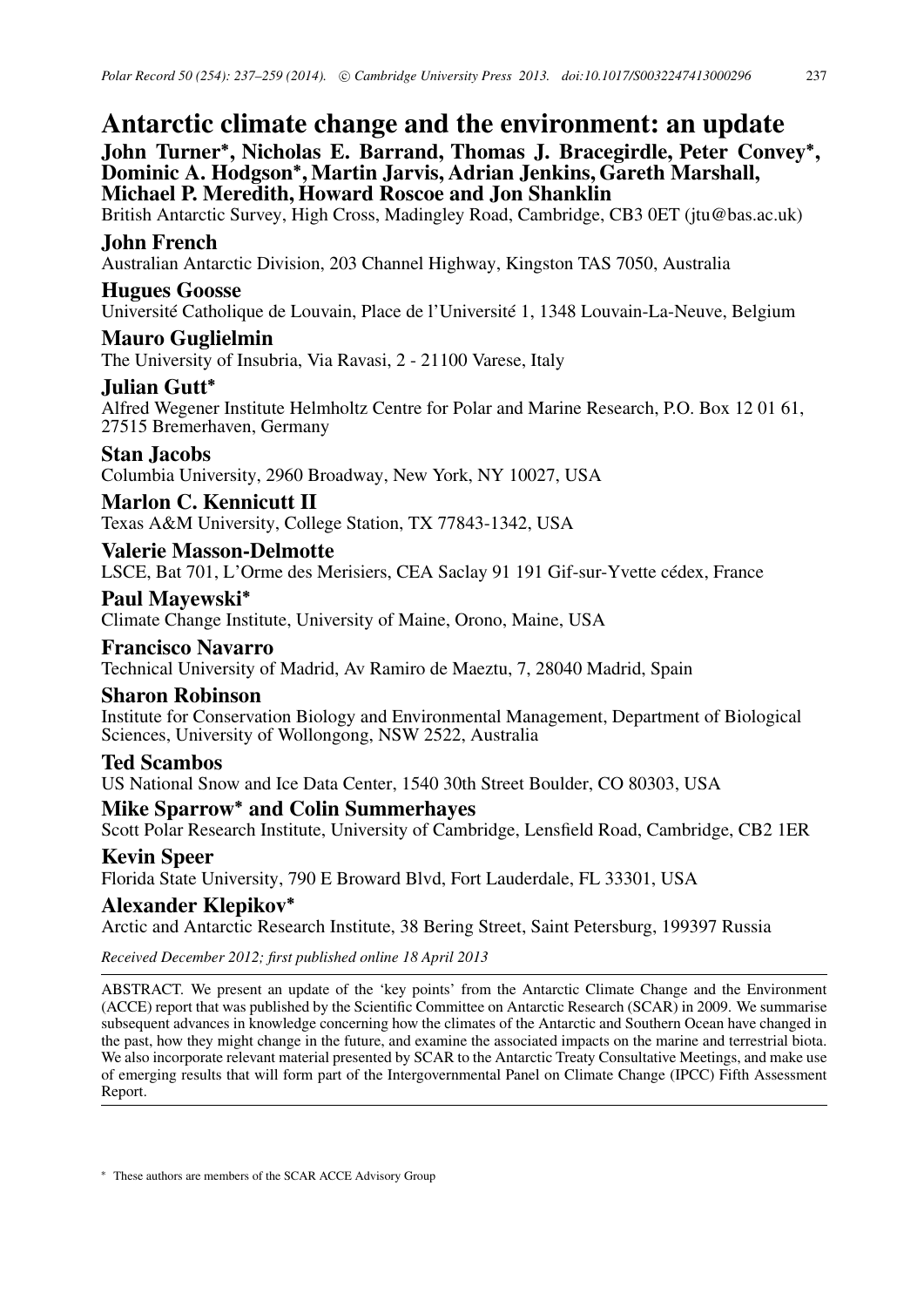#### **Introduction**

Between 2006 and 2008 the Scientific Committee on Antarctic Research (SCAR) undertook a major review of the state and current understanding of Antarctic and Southern Ocean climate science. The study spanned change from Deep Time, through the Holocene and the instrumental period, to predictions of possible change over the next century under a range of greenhouse gas emission scenarios. The project Antarctic Climate Change and the Environment (ACCE), was first discussed by the SCAR executive committee at its meeting in Bremen in July 2004, at which it was agreed that SCAR should consider carrying out an Antarctic climate assessment as a counterpart to the Arctic Climate Impact Assessment to contribute to the Antarctic Treaty Consultative Meeting (ATCM) and the Intergovernmental Panel on Climate Change (IPCC) deliberations. The plan for the assessment was approved by the executive committee at its meeting in Sofia, Bulgaria in July 2005 and formally approved by SCAR delegates in Hobart, Australia in July 2006. The form and scope of the project was defined at a SCAR cross-Standing Scientific Group meeting in November 2006 with the writing and editing taking place over the following two years. The project was coordinated by a nine-person steering committee with a total of 97 scientists from 12 countries eventually contributing to the writing. A draft of the report was distributed and made accessible for comment to the international Antarctic science community and beyond, leading to further revision during 2008 and 2009. The resulting 526 page report (Turner and others 2009a) was launched at the Science Media Centre in the Royal Institution, London on 30 November 2009. At the same time, a summary review of the report was published in the scientific journal *Antarctic Science* (Convey and others 2009).

Hardcopy versions of the report were distributed to all the contributors, the 53 national representatives at the UN Framework Convention on Climate Change meeting in Copenhagen, five UN agencies, all 35 SCAR national delegates and several polar libraries. An online PDF version of the report is available to download without cost from the SCAR web site (http://www.scar.org/publications/occasionals/acce.html) or hardcopies are available to purchase from http://www.scar.org/publications/.

During the preparation of the ACCE report it became apparent that many areas of Antarctic science were advancing at a rapid pace and the editors strove to add the latest results up until the time of printing of the volume. However, it was also clear that while a large part of the ACCE report would have lasting value as background material, it would be necessary to update the report on a regular basis as new research results emerged. Short information papers describing recent advances in Antarctic climate change and its possible impacts on biota were presented to the ATCM in May 2010 (Punta del Este, Uruguay), June 2011 (Buenos Aires, Argentina) and June 2012 (Hobart, Australia). These are at http://www.scar.

org/publications/occasionals/acce.html. While these updates provided selected research highlights, a more indepth update on climate-related advances was still required. Here we update the 'key points' from the 2009 ACCE report. Whereas the original key points were an executive summary of the full ACCE report and therefore did not incorporate citations, the present paper is intended as a stand alone report and includes a selection of key, mostly recent, references. The 2009 ACCE report should be consulted for comprehensive reference to the previous literature.

Many of the key points from the original ACCE report are still valid and have been left largely unchanged if the science has not advanced significantly. Some areas of science have developed rapidly since 2009 and the entries have been rewritten completely to reflect the progress.

### **The Antarctic climate system**

1. The Antarctic climate system varies on timescales from orbital (tens to hundreds of thousands of years), to millennial to sub-annual and is closely coupled to other parts of the global climate system. The ACCE report discussed these variations from the perspective of the geological record and the recent historical period of instrumental data (approximately the last 50 years), discussed the consequences for the biosphere, and documented the latest numerical model projections of changes into the future, taking into account human influence through the release of greenhouse gases and chlorofluorocarbons to the atmosphere. The report highlighted the large uncertainties in the vulnerability of the West Antarctic Ice Sheet (WAIS). The profound impact of the ozone hole on the Antarctic environment over the last 30 years, shielding the continent from much of the effect of global warming was noted. This effect is not expected to persist. Over the next century ozone concentrations above the Antarctic are expected to recover and, if greenhouse gas atmospheric concentrations continue to increase at the present rate, temperatures across the continent are projected to increase by several degrees and sea ice will be reduced by about one third.

### **The geological dimension (Deep Time)**

2. Studying the history of climate and the environment provides a context for understanding present day climate and environmental changes. It allows researchers to determine the processes that led to the development of the present interglacial period and to define the ranges of natural climate and environmental variability on timescales from decades to millennia over the past million years, and at coarser resolution across deep geological timescales. Knowing this natural variability, researchers can identify when present day changes exceed the natural range. Palaeorecords show that periods of long-term stability and periods of change are both normal. In addition, nonlinear abrupt climate changes can also occur.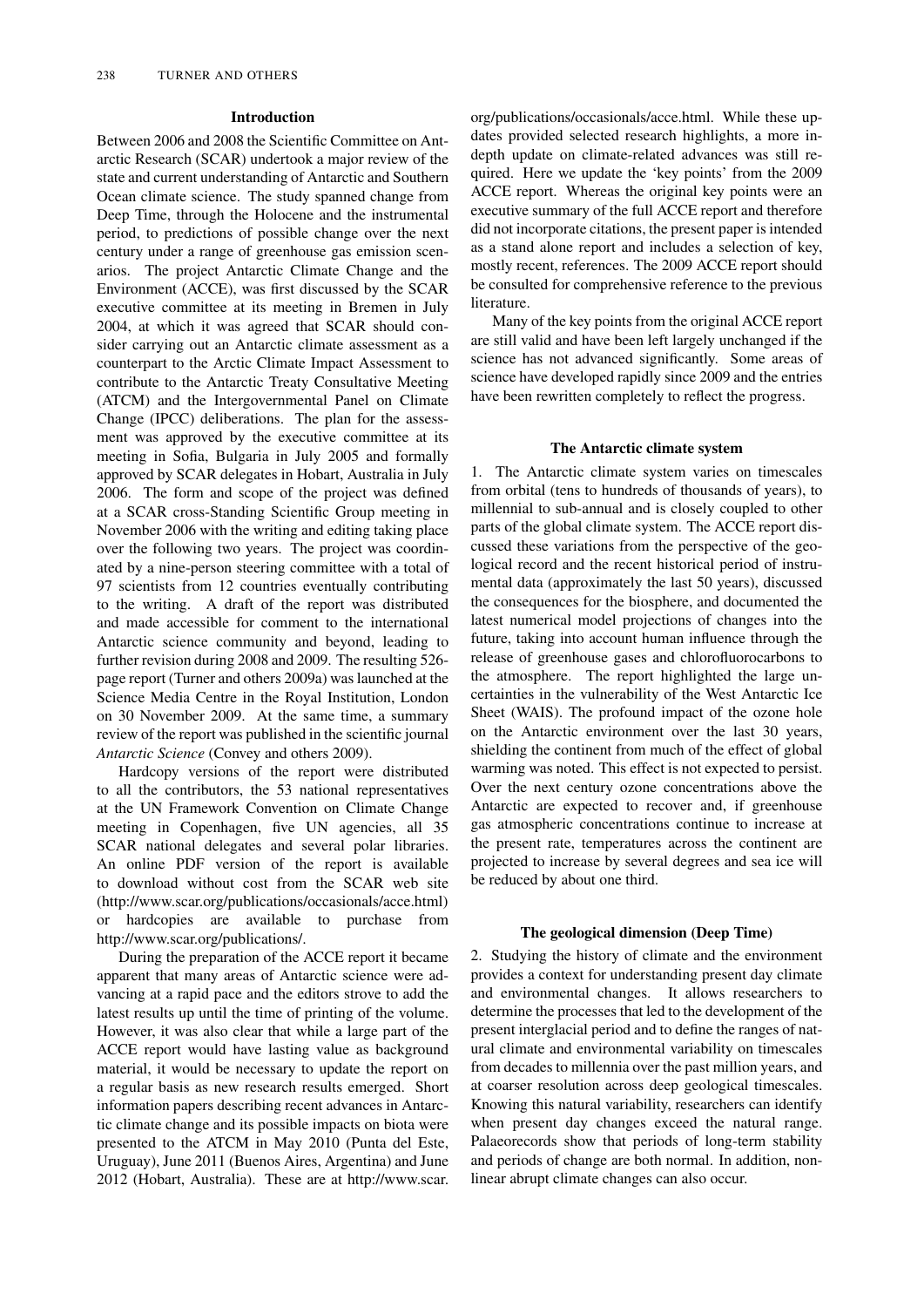3. Concentrations of the greenhouse gas  $CO<sub>2</sub>$  in the atmosphere have ranged from ∼3000 ppm (parts per million) in the early Cretaceous 130 million years ago (Ma) to ∼1000 ppm in the late Cretaceous (at 70 Ma) and early Cainozoic (at 45 Ma), leading to global temperatures  $6°$  or  $7°C$  warmer than present. These high  $CO<sub>2</sub>$ levels were products of Earth's biogeochemical cycles. During these times there was little or no ice on land. The CO2-rich, ice-free, warmer earlier periods created what is now referred to as a 'Greenhouse World'. The later parts of the Tertiary to the present: characterised by low  $CO<sub>2</sub>$ , abundant ice and cool temperatures, created what is referred to as an 'Icehouse World'. In the pre-industrial period of the early 19th century the concentration of  $CO<sub>2</sub>$ in the atmosphere was about 280 ppm. It is the speed with which greenhouse gas concentrations have increased since the early 19th century that is of great concern to scientists and policy makers.

4. The first continental-scale ice sheets formed on Antarctica around 34 Ma, most likely in response to a decline in atmospheric  $CO<sub>2</sub>$  levels caused by a combination of reduced  $CO<sub>2</sub>$  out-gassing from mid-ocean ridges and volcanoes and increased carbon burial stimulated by the erosion of newly rising mountains, the Himalayas. This decline resulted in a fall in global temperatures to around 4◦C higher than today. At a maximum these early ice sheets reached the edge of the Antarctic continent, but were most likely warmer and thinner than today's ice sheets. Further sharp cooling took place at ∼14 Ma, probably accelerated by the growing physical and thermal isolation of Antarctica as other continents drifted away from it and the Antarctic Circumpolar Current (ACC) developed. At that time the ice sheet thickened to more or less its modern configuration. Alkenone-based  $CO<sub>2</sub>$ reconstructions, from both high- and low-latitude sites in the Atlantic and Southern Oceans show that  $CO<sub>2</sub>$  levels declined precipitously just prior to and during the onset of glaciations, confirming that  $CO<sub>2</sub>$  played a dominant role in the inception of Antarctic glaciations (Pagani and others 2011). During the Pliocene, 5–3 Ma, mean global temperatures were 2–3◦C above pre-industrial values,  $CO<sub>2</sub>$  values may have reached  $\sim$ 400 ppm, and sea levels were 15–25 m above today's. There is evidence for Pliocene WAIS collapse from the ANtarctic geological DRILLing (ANDRILL) project geological records, a feature also simulated by models (Pollard and DeConto 2009), in response to this warming.

5. The beginning of the cooling of the Southern Ocean is thought to date from the latest Eocene-Oligocene (*circa* 35 Ma). The establishment of the oceanic Polar Front created a barrier for migration of marine organisms between cold Antarctic and warmer waters at lower latitudes. Both these factors promoted adaptive evolution of the current Antarctic marine biota, and led to an overall moderate species diversity and regionally high biomass. The evolution of antifreeze proteins and the loss of haemoglobin in the fish group Notothenioidei are a prominent examples of diversification (Matschiner and others 2011), and of evolution constrained by low thermal variability and tolerance (Beers and Sidell 2011) in a habitat characterised by temperatures close to freezing and high oxygen solubility. The development of sea ice played a large part in the success of Antarctic krill. These crustaceans have a high potential to disperse and show regional genetic variation and physiological plasticity similar to that of icefish. The various species of krill, not all of which are associated with sea ice, shaped the trophic structure of the Antarctic open ocean ecosystem and serve as a major food source for globally occurring seabirds and whales. Despite the Polar Front acting generally as a barrier to the dispersal of invertebrates and fish, some deep-sea and shelf inhabiting species still exchanged with northerly adjacent areas (Gutt and others 2010). During the late Quaternary there is evidence from bryozoan communities of a shallow seaway opening up between the Weddell and Ross Sea (Barnes and Hillenbrand 2010). ANDRILL results confirm the likely breakup of the WAIS at times during the Quaternary.

6. In an analogous fashion, circumpolar atmospheric circulation patterns isolated terrestrial habitats from potential sources of colonists from lower latitudes. In contrast with the marine environment, the combination of continental scale ice sheet formation and advance, and extreme environmental conditions, led to large-scale decline of pre-existing biota, and to evolutionary radiation amongst survivors. Fossil evidence shows the change from species associated with arid sub-tropical climates of Gondwanaland to cool temperate rainforest and then cold tundra when Antarctica was isolated by the opening of the Drake Passage and by the separation from Australia along the Tasman Rise. Most of these species are now extinct on the continent but, recent molecular, phylogenetic and fossil evidence suggests that some species groups have survived and adapted to the environmental changes including chironomid flies, mites, copepods, springtails, nematodes, diatoms, green algae (De Wever and others 2009), cyanobacteria, and heterotrophic bacteria (Peeters and others 2011). Many of these species are endemic to the continent.

#### **The last million years**

7. The long periods of cold of the Pleistocene glaciation (post 2.6 Ma) were subject to cycles of warming and cooling. Periodicities of 20,000, 41,000 and 100,000 years calculated from sediment and ice cores show that the cycles were paced by variations in the Earth's tilt, and its orbit around the Sun. These changes in incoming solar energy initiated feedback loops whereby small changes in temperature brought about larger changes in global atmospheric  $CO<sub>2</sub>$  and methane, which enhanced the temperature rises by positive feedback. The climates of the two hemispheres were physically linked, warming or cooling the planet as a whole through the greenhouse effect. These processes led periodically to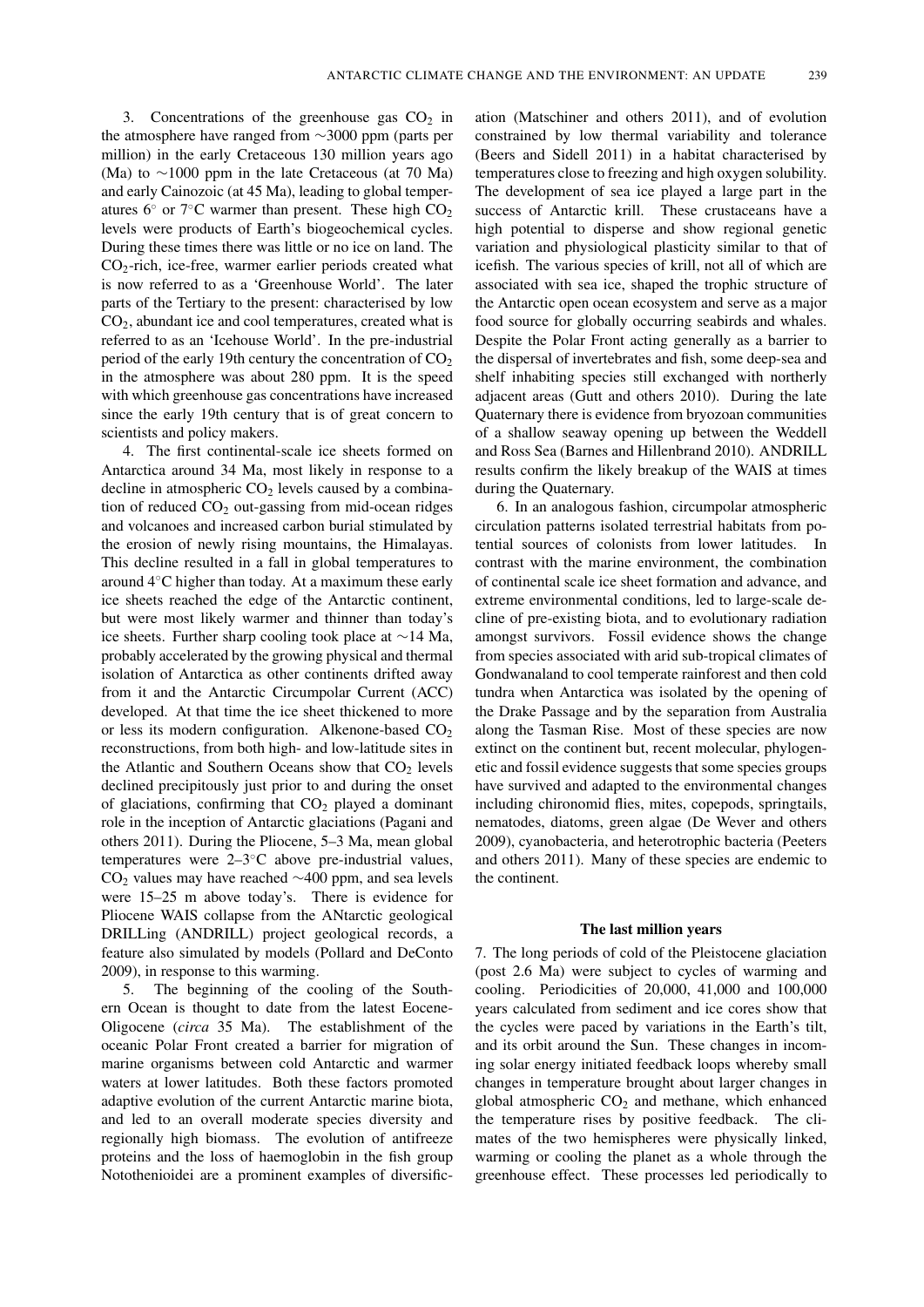the development of short warm interglacial periods like that of the last 10,000 years. Over the past 450,000 years warm interglacial periods recurred at intervals of around 100,000 years. Prior to that, interglacials were less warm and before a million years ago they recurred at intervals of close to 40,000 years.

8. Palaeoclimate data, including Antarctic ice core records from glacial cycles over the last 800,000 years, show that  $CO<sub>2</sub>$  and mean global temperature values ranged globally from 180 ppm and 10◦C in glacial periods to 280 ppm and 15◦C in interglacial periods. In Antarctica, the pre-industrial cold periods were on average 9◦C colder than interglacials. Ice sheets in Antarctica and on the northern continents expanded in glacial periods, with sea level dropping by 120 m on average. Ice core data suggest a major control by the Southern Ocean on glacial-interglacial variations in atmospheric  $CO<sub>2</sub>$  concentration, due to changes in  $CO<sub>2</sub>$  solubility (less  $CO<sub>2</sub>$  dissolves in warm seas), the efficiency of the 'biological pump' (which transfers  $CO<sub>2</sub>$  in deep ocean waters during glacials, with most subsequently being stored in sediments) and changes in atmospheric and ocean circulation (the thermohaline conveyor belt sped up during interglacials, pushing more  $CO<sub>2</sub>$ -rich deep water to the surface), and in sea ice cover (the melting of sea ice during interglacials exposed upwelling deep water rich in  $CO<sub>2</sub>$  to the atmosphere, encouraging ocean-atmosphere exchange).

9. Ice cores from Antarctica show that some interglacials in the last 400,000 years reached temperatures up to 5 °C higher than they are today. Sea level was also higher in some of these interglacials, with possible extremes of 9 m higher in the last interglacial. Methane ranged between about 350 and 720 ppb. The last interglacial (around 130,000 years BP), when the temperature in Antarctica may have been as much as 5◦C higher than in the preindustrial period is of particular interest. This warm Antarctic period coincided with the end of northern hemisphere deglaciation and preceded warmer than present Arctic conditions ( $2-5\degree$ C warmer than present day). The documentation of at least 6.6 m higher than present sea level, and a 67% probability that it exceeded 8.0 m during this time period (Kopp and others 2009) points to significant loss of Greenland and Antarctic ice. While climate models are able to capture the patterns of the orbitaldriven warming of the Arctic, they cannot represent the Antarctic warming during this interval unless they incorporate Greenland melt and possibly partial loss of the WAIS.

10. Antarctic ice cores reveal regional differences in the patterns of Antarctic millennial variability, especially between the Atlantic and Indo-Pacific sectors. Precise synchronisation of Greenland and Antarctic records shows that each abrupt climate event of the northern hemisphere has an Antarctic counterpart. However, warming in Antarctica precedes warming in Greenland, and Antarctic cooling precedes Greenland cooling, suggesting a bipolar seesaw pattern consistent with the

theoretical consequences of reorganisations in the Atlantic Meridional Overturning Circulation (AMOC). Under this scenario, changes in the northward heat flux along the length of the Atlantic have impacts such that the Southern Hemisphere warms while the North Atlantic is cold, and cools when the North Atlantic is warm.

11. Diatom data from sediment cores show that at the Last Glacial Maximum (LGM), about 21,000 years BP, Antarctic sea ice was double its current extent in winter and also increased in extent in summer in at least some ocean sectors. In the Scotia Sea there is evidence that winter sea ice reached its maximum extent between 24,100 and 23,500 years BP, and summer sea ice between 30,800 and 23,500 years BP. This predates the LGM (Collins and others in press), and supports some models that show retreat of this ice before the LGM as a potential trigger for global deglaciation (Allen and others 2011). Related sea surface temperature calculations show that both the Polar Front and the sub-Antarctic Front shifted to the north during the LGM by between  $2°$  and  $10°$  in latitude from their present locations.

12. The Southern Ocean is almost certainly the main locus of changes that led to the large increase in atmospheric  $CO<sub>2</sub>$  concentration between the LGM and the Holocene (Shakun and Carlson 2010). The cause is likely to have been a combination of changes in the strength of physical and biogeochemical processes. One recent study (Tschumi and others 2011) shows that Southern Ocean deep waters were stratified and depleted in radiocarbon during the last glacial period and through the early deglaciation up to ∼14.6 ka BP. Afterwards deep ocean carbon was transferred to the surface and atmosphere via a Southern Ocean ventilation event consistent with the re-starting of the Meridional Overturning Circulation (MOC). This partially explains the elevation of atmospheric  $CO<sub>2</sub>$  values between glacial and interglacial periods (Burke and Robinson 2012).

13. The expansion and contraction of Antarctica's ice sheets undoubtedly led to the local extinction of some biological communities on the Antarctic continent during glacial periods. The resulting present-day biodiversity consists of species that either survived the glacial maxima in *refugia*, then recolonised deglaciated areas, or arrived through inter- and post-glacial dispersal from lower latitude lands that remained ice free, or are present through a combination of both mechanisms (McGaughran and others 2010).

14. Continuous evolutionary development during glacial times in *refugia*, in combination with low extinction rates, is assumed to be a major driving force explaining the relatively high biodiversity of benthic (bottom-dwelling) marine organisms. Expansions and contractions of the sea ice had an impact on mammal and seabird distributions and general ecosystem functioning. These various expansions and contractions continued into the Holocene.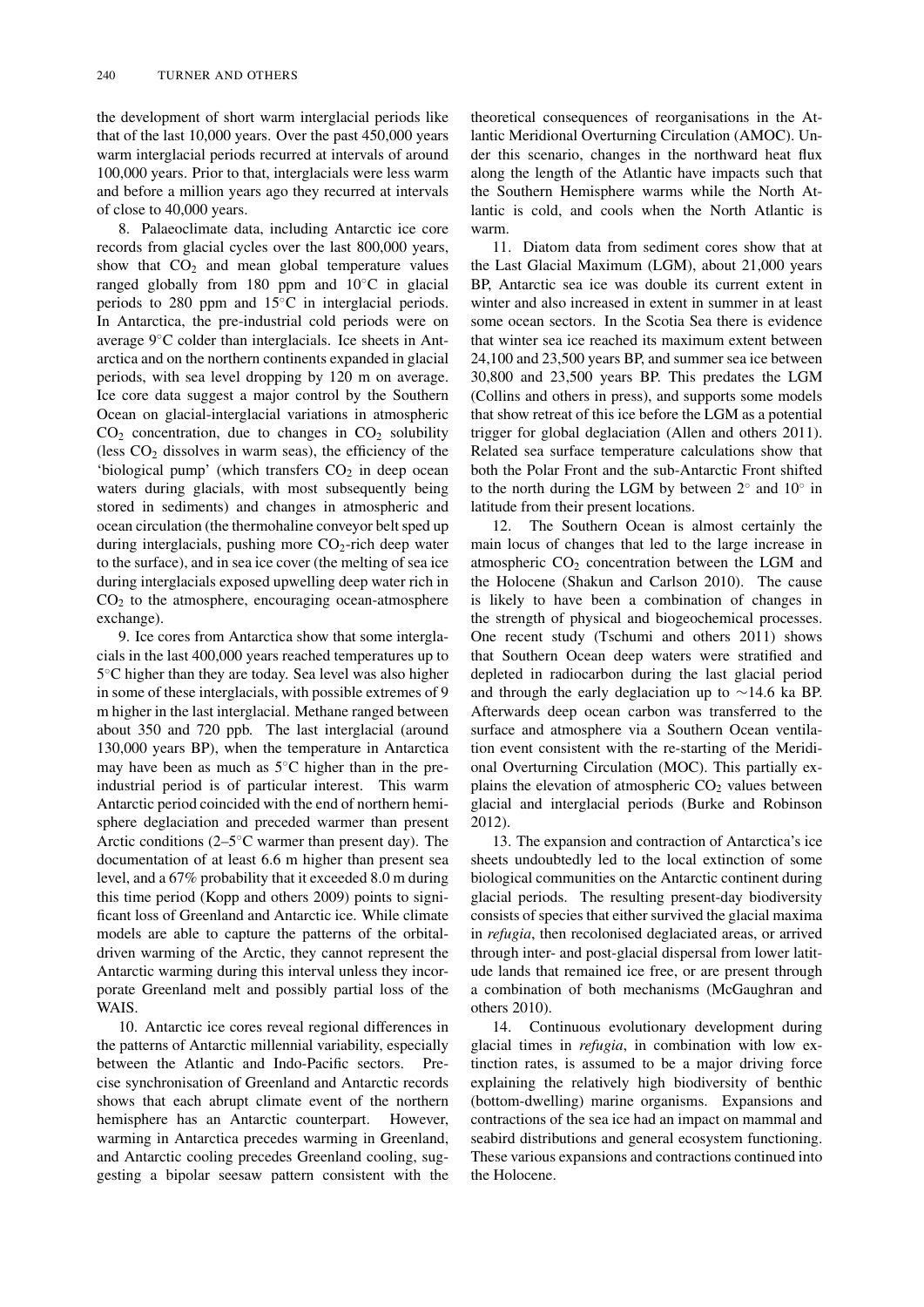### **The Holocene**

15. The transition from the LGM to the present interglacial period (the Holocene, beginning around 12,000 years BP) was the last major global climate change event. Ice core and geological evidence from land in Antarctica shows a marked warming period in the Holocene, between 11,500–9,000 years BP; this is a period of maximum insolation for the Antarctic determined from astronomical calculations. Some marine records show evidence of a marine optimum between about 7,000–3,000 years BP, and many terrestrial records show evidence of an optimum between 4,000–2,000 years BP. These warm periods were likely to have raised temperatures by no more than around 0.5–1◦C.

16. The ice core record indicates changes in atmospheric circulation in the Antarctic. They suggest strengthening of the Southern Hemisphere westerlies at 6,000 years BP followed by abrupt weakening at 5,400– 5,200 years BP. They also suggest intensification of the westerlies and the Amundsen Sea Low pressure cell at around 1,200 years BP (Mayewski and others 2009).

17. There is no evidence in Antarctica for a precise equivalent to the northern hemisphere Medieval Warm Period (MWP), but some periods of the last 1000 years were likely to have been as warm or even warmer than the late 20th century (Goosse and others 2012). There is also some evidence for a cool event equivalent in time to the northern hemisphere's Little Ice Age (LIA) in some of the ice core data (Bertler and others 2011). Some ice core records suggest that the LIA is the most prominent event of the last ∼5,000 years in Antarctica (Mayewski and others 2004). Terrestrial and marine geological records generally do not show convincing evidence of either an MWP or an LIA occurring at the same time as in the northern hemisphere and no MWP or LIA is evident in the James Ross Island ice core (Mulvaney and others 2013)

18. Associations between changes in solar energy output and climate have been debated for many years. Satellite observations have demonstrated that the association is not a consequence of simple heating of the upper atmosphere. However, associations have been demonstrated between changes in solar energy output, at least for solar cycle duration, and in ozone concentration in the lower stratosphere. Ice core records suggest a link between solar energy output changes and changes in atmospheric circulation through changes in ozone concentration. It is intriguing to consider that stratospheric ozone has played an important role in both naturally varying changes in atmospheric circulation and the recent more dramatic shifts in atmospheric circulation associated with the anthropogenic Antarctic ozone hole (Mayewski and others 2006).

19. The main biological changes occurring during the Holocene involved the recolonisation of habitats as the ice sheet retreated, both by species that had survived the glaciations in *refugia* on the continent and continental shelf and by others originating from lower latitude landmasses. Species assemblages and distributions have also responded to periods of positive and negative temperature changes in the Holocene, in particular, those species with narrow ecological ranges or sensitivity to physical factors such as the changing extent of sea ice (penguins and seals). These responses provide insight for predicting changes under future warming scenarios.

### **Changes during the instrumental period**

20. The instrumental period is considered to have begun in the Antarctic with the International Geophysical Year of 1957–1958. Here we discuss key changes in the atmosphere, ice and ocean systems, and the biosphere since that time.

# **The large scale circulation of the atmosphere**

21. The major mode of variability in the atmospheric circulation of the high southern latitudes is the Southern Hemisphere Annular Mode (SAM). This is a circumpolar pattern of atmospheric mass displacement in which the intensity and location of the gradient of air pressure between mid-latitudes (higher pressure) and the Antarctic coast (lower pressure) changes in a non-periodic way over a wide range of time scales from days to years. Over the past 50 years the SAM became more positive (stronger circumpolar westerly winds) in the austral summer and autumn, as pressure dropped around the coast of the Antarctic and increased at mid-latitudes (Thompson and others 2011 and references therein). Since the late 1970s the strength of the westerly winds over the Southern Ocean has increased by 15–20% (Korhonen and others 2010; Turner and Marshall 2011) and has resulted in a poleward migration of the westerlies by 1–2◦ of latitude. The change in the SAM has led to a decrease in the annual and seasonal numbers of cyclones south of 40◦S. There are now fewer but more intense cyclones in the Antarctic coastal zone between 60 and 70◦S, except in the Amundsen-Bellingshausen Sea region (Simmonds and others 2003). The combination of the stronger westerly winds around the continent, with the off-pole displacement of Antarctica, has led to a deepening of the Amundsen Sea Low, with consequent effects on temperature and sea ice in the coastal region of West Antarctica. These increased wind speeds and the decreasing ozone concentration have been linked with decreased growth rates of plants (Clarke and others 2012) and biodiversity changes in lakes (Hodgson and others 2006) in East Antarctica. From ice core records it appears that intensification of the westerlies and the Amundsen Sea Low started as early as the late 1800s, but in recent decades the intensification associated with ozone depletion is more pronounced (Dixon and others 2012).

22. The observed trend in the SAM has been largest during the austral summer. It is believed to be driven primarily by the development of the Antarctic ozone hole (Thompson and others 2011 and references therein). Evidence that increased greenhouse gases have played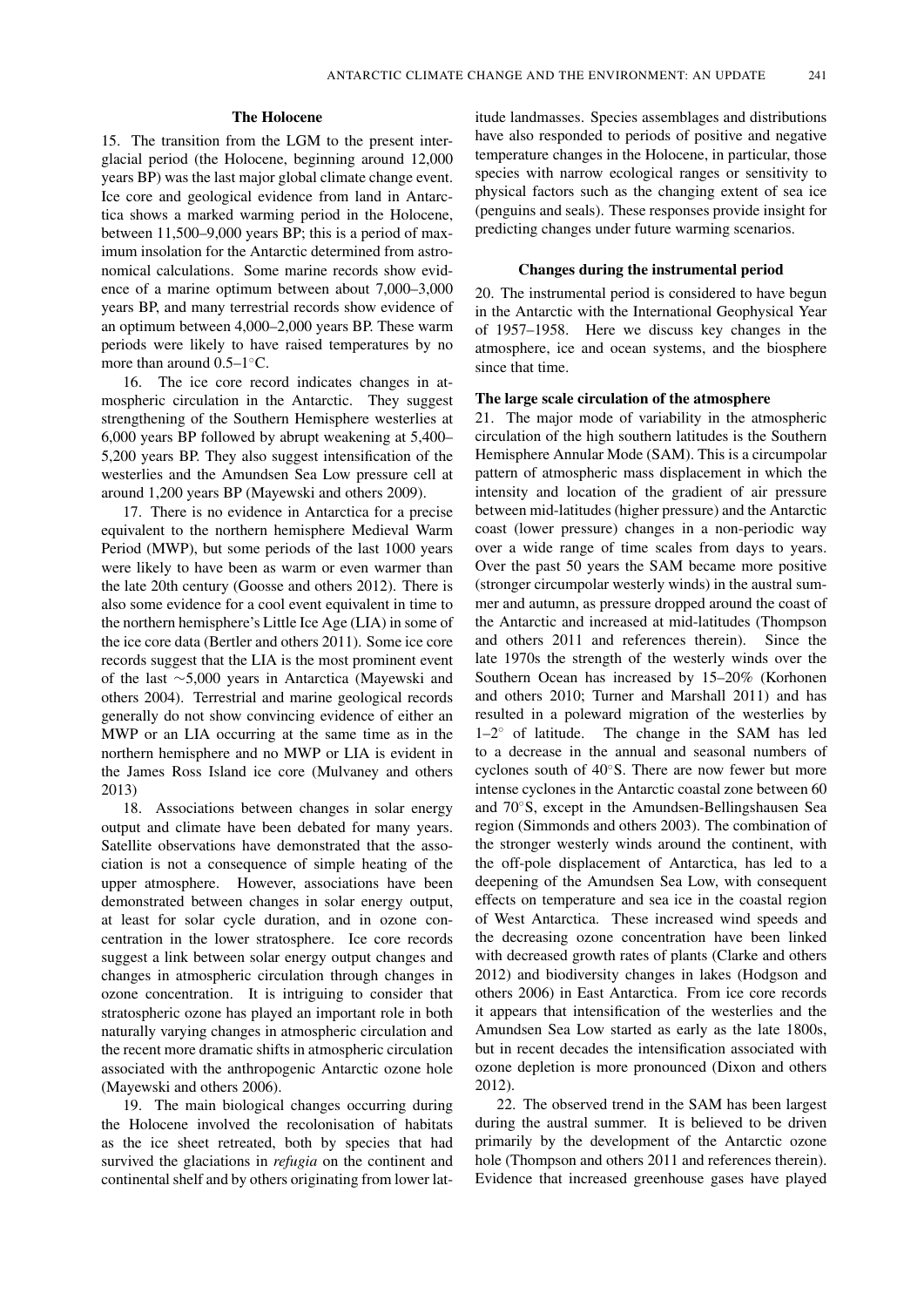a role is conflicting (Treguier and others 2010). The ozone hole forms in the austral spring; at that time of year the loss of stratospheric ozone cools the Antarctic stratosphere, so increasing the strength of the polar vortex. This is a large high altitude cyclonic circulation that forms in winter in the stratosphere above the Southern Ocean around Antarctica. These anomalies precede similarly signed anomalies in the tropospheric circulation during summer, that is a strengthening of the southern hemisphere circumpolar winds from the lower stratosphere to the surface due to the ozone hole. The variability of the SAM and the influence of a range of forcing factors has been examined by Fogt and others (2009).

23. In recent decades there have been more frequent and more intense El Niño events. During some of them a signal of the El Niño cycle can be seen in the Antarctic. Ice core records may preserve evidence of El Niño-Southern Oscillation (ENSO) signals as far south as the South Pole (Meyerson and others 2002). There is no evidence that this trend has affected long term climate trends in the Antarctic. In addition, atmospheric circulation and temperature reconstructed from ice cores show large inter-annual to decadal variability, with the dominant pattern being anti-phase anomalies between the continent and both West Antarctica and the Antarctic Peninsula, which is associated with the SAM during the recent period of observations. There is decadal variability of the ENSO teleconnection to the Antarctic and interactions with the SAM (Fogt and Bromwich 2006).

#### **Atmospheric temperatures**

24. Surface temperature trends show significant warming across the Antarctic Peninsula and to a lesser extent the rest of West Antarctica since the early 1950s, with little change across the rest of the continent (Turner and others 2005). The largest warming trends have been on the western and northern parts of the Antarctic Peninsula. There Faraday/Vernadsky Station, at 65.4◦ S on the western peninsula, has experienced the largest statistically significant (*<*5% level) trend of +0.54◦ C per decade for the period 1951–2011; the warming has taken the form of a reduction in the number of extreme cold winters at the peninsula (Turner and others 2012). The longest temperature record at high southern latitudes is from Orcadas on Laurie Island, South Orkney Islands, and it shows a warming of +0.21◦C per decade since 1904. The western peninsula warming has been largest during the winter, with temperatures at Faraday/Vernadsky during that season increasing by  $+1.01°C$  per decade from 1950– 2011. There is a high correlation during the winter between sea ice extent a few hundred kilometers from the station and surface temperatures (Turner and others 2012), suggesting more sea ice during the 1950s–1960s and a reduction since then. Over 2000–2011 there was a slight drop in the annual mean temperature at stations on the Antarctic Peninsula north of Faraday/Vernadsky

(Blunden and Arndt 2012). Analysis of an ocean sediment core that spanned the late Holocene suggested that atmospheric forcing through an increasing frequency of El Niño events and greater solar insolation played a greater part in modulating peninsula temperatures compared to ocean forcing (Pike and others 2013).

25. Temperatures on the eastern side of the Antarctic Peninsula have risen most during the summer and autumn (at  $+0.39°$  C per decade from 1946–2011 at Esperanza), linked to the strengthening of the westerlies that took place as the SAM shifted into its positive phase, primarily as a result of the ozone hole (Thompson and others 2011 and references therein). Stronger westerly winds now bring warm, maritime air masses across the Peninsula to the low-lying ice shelves on the eastern side with the Foehn effect adding to the warming of the air masses coming over the peninsula (Marshall and others 2006).

26. There are no staffed stations on the West Antarctic ice shelf with long, continuous meteorological records. However, a number of recent studies based on satellite observations, automated weather station (AWS) measurements, reanalysis fields and the available station data have suggested that the area has experienced a warming over the last few decades. Steig and others (2009) used satellite and AWS data to estimate a warming of 0.1◦C per decade since the late 1950s, especially in winter and spring, although the study of O'Donnell and others (2011) put the warming at slightly less than this. The incomplete record from Byrd station has recently had the data gaps filled through the use of reanalysis fields and interpolation, with the resulting temperature time series suggesting that the location has warmed by 2.4  $\pm$ 1.2◦C over 1958–2010 (Bromwich and others 2013). This would establish the region as one of the most rapidly warming areas on Earth. Ice core data from the Siple Dome suggest that this warming began around 1800. Recent warming across continental West Antarctica has been linked to sea surface temperature changes in the tropical Pacific, especially during the spring (Schneider and others 2012). Over the past 30 years, anomalous sea surface temperatures in the central tropical Pacific have generated an atmospheric Rossby wave response that influences atmospheric circulation over the Amundsen Sea, causing increased advection of warm air to the Antarctic continent. General circulation model experiments also link the central tropical Pacific with the observed high latitude response. By affecting the atmospheric circulation at high southern latitudes, increasing tropical sea surface temperatures may account for West Antarctic warming through most of the 20th century (Ding and others 2011).

27. On the plateau, Amundsen-Scott Station at the South Pole shows a statistically significant cooling in recent decades, interpreted as due to fewer warm maritime air masses penetrating into the interior of the continent. This could also be a manifestation of the low-pressure anomaly that now propagates downward from the ozone hole.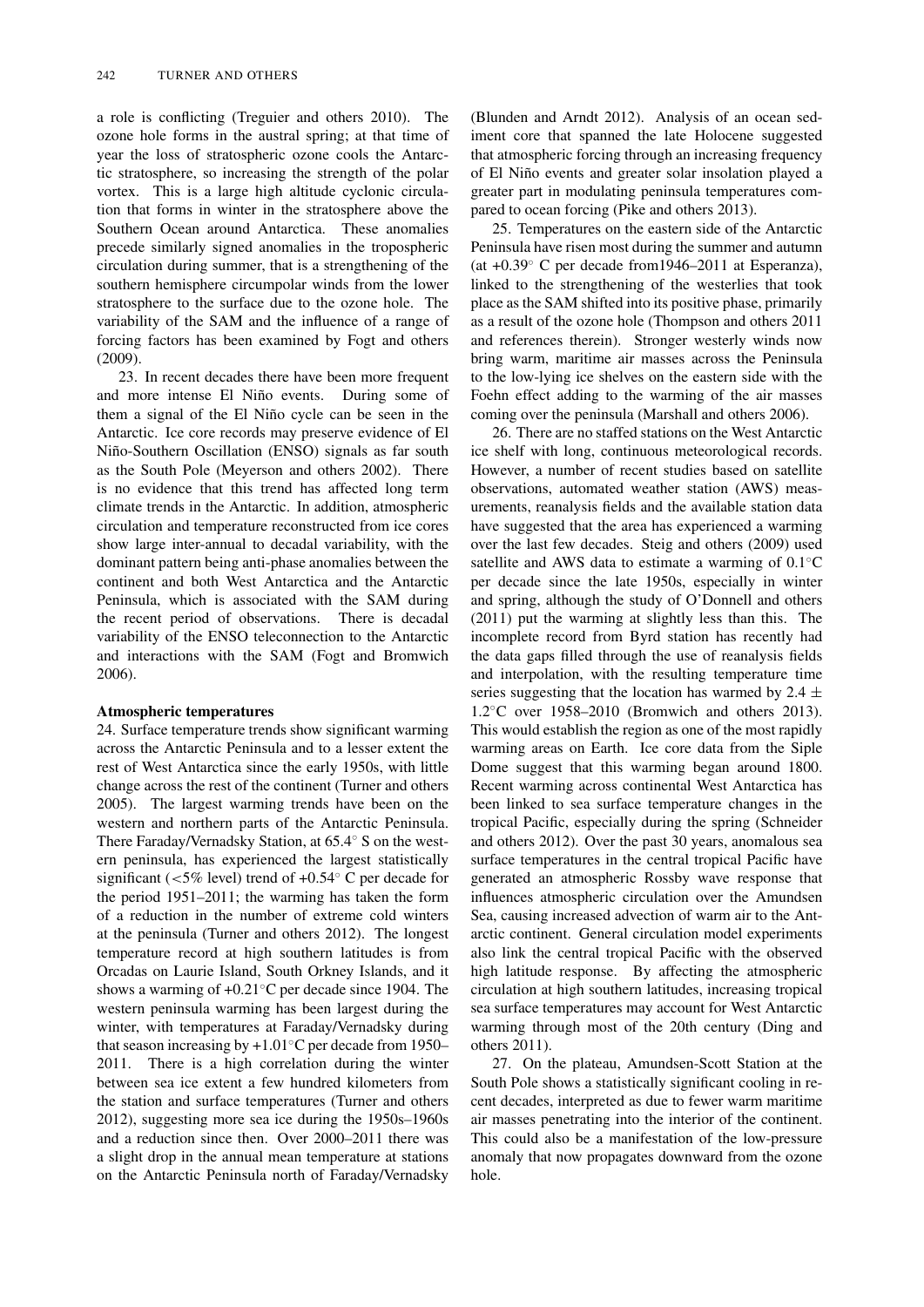28. Temperatures reconstructed from ice cores show large inter-annual to decadal variability, with one reconstruction suggesting that Antarctic temperatures increased on average by about 0.2◦C since the late 19th century (Schneider and others 2006). Three ice borehole temperature time series from the peninsula, West Antarctica and East Antarctica all show a significant warming in recent decades. The East Antarctic data (Muto and others 2011) covered the last 20–50 years on the Dronning Maud Land divide, a region without any other long-term records. Warming of 0.1–0.2◦ C/decade was indicated by both Monte Carlo and inverse methods. The results from the peninsula (Zagorodnov et and others 2012) match well with other ice core chemistry and borehole records from the region, showing a low in mean annual temperature around 1930 then increasing at ∼0.33◦ C/ decade until about 1995, and then a slight flattening or cooling of ∼0.5◦ C in the most recent decade. The West Antarctica data (Orsi and others 2012) show that cool conditions prevailed on the WAIS during the Little Ice age period, and that warming began around 1800 and continued through the past 100 years. A sharp increase in the rate of warming in the past 20 years, to ∼0.7◦ C/decade, is indicated by the data.

29. Antarctic radiosonde temperature profiles show that the atmosphere has warmed at the mid-tropospheric level and that the stratosphere above it has cooled over the last 50 years (Screen and Simmonds 2012). This pattern would be expected from increasing greenhouse gases. Over the last 50 years the tropospheric warming in winter has been the largest on Earth at 500 hPa (Turner and others 2006). It may, in part, be a result of the insulating effect of greater amounts of polar stratospheric clouds during the winter (Lachlan-Cope and others 2009).

30. Over Antarctica, there has been long-term stratospheric cooling of annual mean temperatures of  $\sim$ 0.5°C per decade (between 1979 and 2007) and there are tentative indications of ∼1◦C per decade cooling in the mesosphere (∼87 km). Various data series show a mean solar cycle variation (solar maximum minus solar minimum) in temperature in the stratosphere of between 0.1◦C and 1◦C, and in the mesosphere at ∼87 km of typically between 3◦C and 6◦C. There is growing evidence (Seppälä and others 2009) that solar variability has some influence on Antarctic regional climate, though the chain of causality has yet to be established and the effects fully quantified. To extract the signal with a high level of confidence, long well-populated datasets are required throughout the atmosphere and these have been limited in Antarctica due to the sparse instrumentation and shortness of the records. Solar UV variability brings about changes in stratospheric temperature and ozone, which, through subsequent changes in planetary wave motion and the SAM, can alter stratosphere-troposphere coupling, and hence tropospheric wind variability. Antarctica is unique in that, because of the dynamic stability of the southern polar vortex, solar wind variability strongly

influences the amount of NOx entering the stratosphere from above.

31. Antarctic observations of hydroxyl airglow in the mesopause region (87 km altitude) show annual average cooling trends of 1–2◦C per decade (over the last 2 decades) with a strong seasonal variation (French and Klekociuk 2011). Maximum cooling rates of around 4◦C per decade occur in August-September at the time of the ozone depletion, with little or no trend over the winter months. These long-term trends are superimposed on a solar cycle response of 4–5<sup>°</sup>C per 100 solar flux units. This response appears to be stronger over the Antarctic than at low latitudes or in the northern hemisphere (Beig and others 2008).

32. An updated set of time series of derived aerosol optical depth (AOD) from a number of Antarctic stations has been analysed to determine the long-term variations. The Antarctic data-set comprises sun-photometer measurements made at Mirny (1982–2009), Neumayer (1991– 2004), Terra Nova Bay (1987–2005), and at South Pole (1977–2010). The long-term variation in Antarctic AOD was estimated to be stable, within  $\pm 0.10\%$  per year, at the three coastal sites. At South Pole there has been a small decrease, possibly due to the formation of thin stratospheric layers of ageing volcanic particles (Tomasi and others 2012).

### **Snowfall**

33. On average, about 7 mm global sea level equivalent (∼2,500 Gt ice equivalent mass) falls as snow on Antarctica each year, but there has been no statistically significant change since 1957 (Monaghan and others 2006). Snowfall trends vary from region to region, with the greatest accumulation in the Antarctic Peninsula and coastal West Antarctica, adjacent to the Amundsen Sea Low, which advects warm, moist air from lower latitudes. Integrated over the entire ice sheet, snowfall shows modest interannual variability (standard deviation of 114 Gt per yr), yet a pronounced seasonal cycle (standard deviation of about 30 Gt per month). Snowfall has increased on the western side of the peninsula, where it has been linked to decreases in Adélie penguin populations, which prefer snow-free nesting habitat and nest earlier than gentoo or chinstrap penguins when there is now an increased likelihood of snow burying nests. There is little evidence of broad regional increases in East Antarctic accumulation.

34. Recent research has highlighted the interaction between the wind field and snowfall, and the presence of large 'hiatus' areas in East Antarctica (Arcone and others in press). Such areas combine to cover up to 10% of the plateau surface above 1500 m, and result in a net reduction of the estimate of true current accumulation of East Antarctica (from models or from interpolated observations) of 40–80 Gt. This has significant implications for mass balance studies.

35. The time-series of temperature and snow accumulation rates reconstructed from the data from eight snow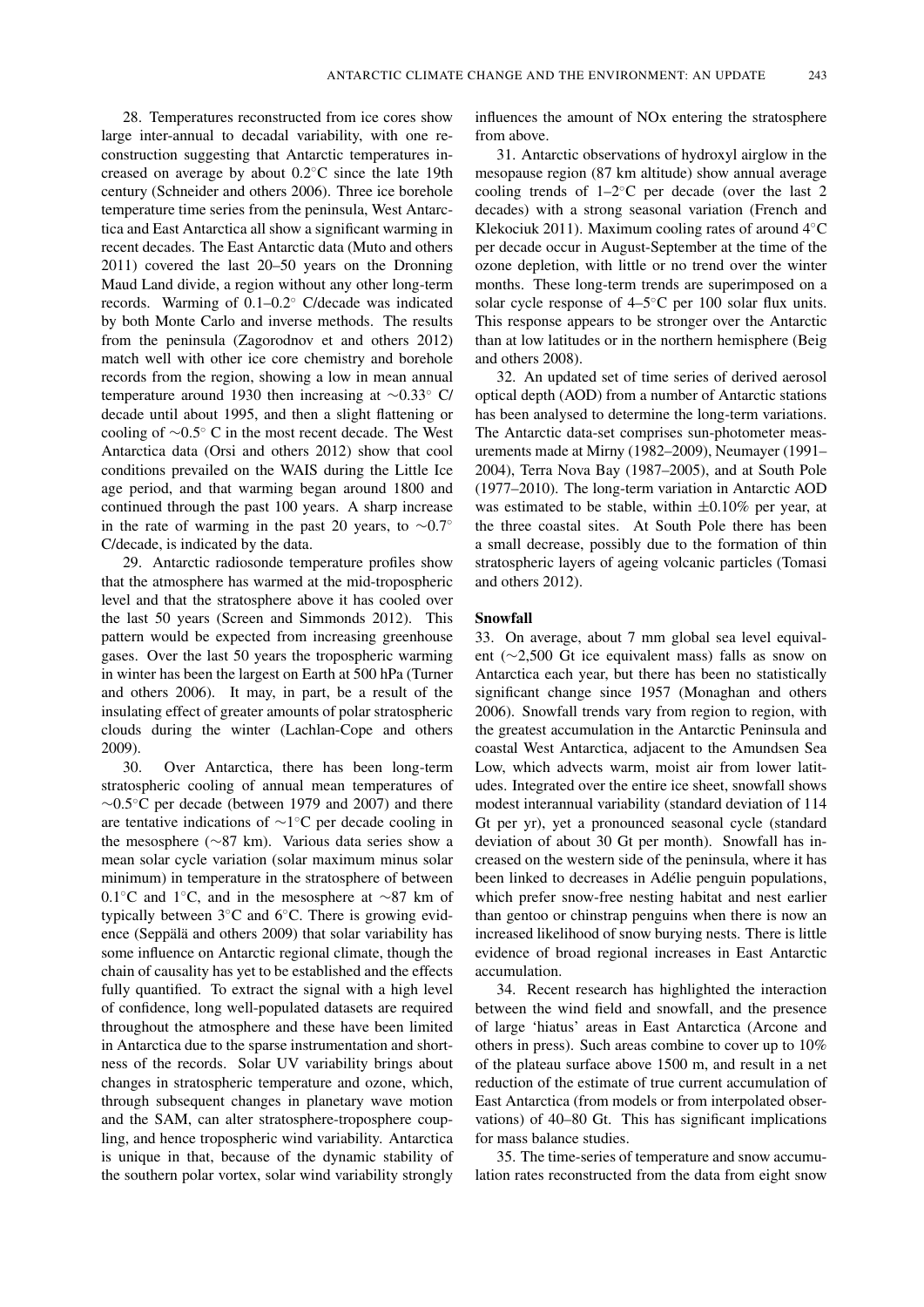pits and four shallow cores drilled near Vostok Station show that the regional climate is dominated by the quasiperiodic oscillations of these parameters with a period of 40–50 years. Average accumulation rate varied from 1.2 to 3.0 g/cm<sup>2</sup> with an average of 2.01 g/cm<sup>2</sup>. Temperature varied from −56.5◦C to −54.0◦C. The cyclical character of the changes in the region during the last three centuries is confirmed by the temperature data in the upper 100 m of ice as well as by instrumental measurements of air temperature for the recent decades (Ekaykin and others 2011). The zonal and meridional components of the circulation to a large extent dictate the temperature and precipitation anomalies. In the early 1970s the sign of the relationship between many climatic parameters changed, which is probably related to the rearrangement of the climate system of the southern hemisphere. The data suggest that during the past 350 years such events have happened at least five times. (Kozachek and others 2011).

#### **The Antarctic ozone hole**

36. Stratospheric ozone amounts began to decline in the 1970s, following widespread releases of chlorofluorocarbons (CFCs) and halons into the atmosphere that destroyed virtually all ozone between heights of 14 and 22 km over Antarctica each spring and early summer. Owing to the success of the Montreal Protocol, the amounts of ozone-depleting substances in the stratosphere are now decreasing by about 1% per year. As a result the size and depth of the ozone hole have stabilised, but are not yet decreasing. The interannual variability of the ozone hole remains largely controlled by meteorological factors in the stratosphere. Model calculations suggest that the decline in Antarctic ozone is linked to marked changes in surface climate. See Thompson and others 2011 and references therein for details).

#### **Terrestrial biology**

37. A meta-analysis of the response of polar plants to UV-B radiation under field conditions confirms that elevated UV-B exposure leads to increasing concentrations of UV-B protective compounds in photosynthetic tissues, reduced above-ground biomass and plant height and increased DNA damage. The sensitivity of plant growth to ozone-induced variations in UV-B radiation indicates an approximate 1% reduction in growth for each 3% increase in weighted UV-B irradiance (Newsham and Robinson 2009). Based on this analysis, Ballare and others (2011) estimated that, for areas subject to substantial ozone depletion, for example the southern tip of South America (at 55◦S) where ozone depletion has led to a 20% increase in the summertime levels of UV-B radiation, the resulting decrease in plant growth rate over the past three decades would be about 6%.

38. The clearest example of Antarctic terrestrial organisms responding to climate change is given by the two native flowering plants (*Deschampsia antarctica* and *Colobanthus quitensis*) in the maritime Antarctic, which have increased in abundance at some sites. Warm-

ing encourages the growth and spreading of established plants, increased seed set and increased establishment of seedlings. Changes in temperature and precipitation have also increased biological production in lakes and altered species assemblages, mainly due to decreases in the duration and extent of lake ice cover. Some lakes have become more saline due to drier conditions. Shorter term (decadal) decreasing temperature in the Dry Valleys reduced primary production in lakes and the number of soil invertebrates (Doran and others 2002). These ecosystems might be especially sensitive to climate change and respond differently at different temporal scales (Nielsen and others 2011). As noted earlier in point 21, ozone depletion and increasing wind speeds have also impacted the terrestrial biota.

### **The terrestrial and marine cryosphere**

39. Ice shelves along the Antarctic Peninsula have changed rapidly in recent decades, with episodes of retreat, breakup and collapse occurring on both side of it. The overall reduction in total ice shelf area during the last five decades has been estimated to be over 28,000 km2 (Cook and Vaughan 2010). Loss of ice on the eastern side results predominantly from warm air being brought over the peninsula by the stronger westerlies forced by changes in the SAM and, ultimately, driven by the development of the ozone hole. Ice shelf thinning has been attributed both to surface and sub-surface melting (Scambos and others 2000; Pritchard and others 2012). In the northern Antarctic Peninsula surface warming began approximately 600 years ago (Sterken and others 2012), so the ice shelves were preconditioned for collapse as the rate of warming intensified during the last 100 years (Mulvaney and others 2012). Ice-shelf collapse is thought to result from hydro-fracture of water-filled crevasses combined with changes in firn density and ice thickness as a result of local changes in surface mass balance and rates of basal melt. Retreat of ice shelves in the Antarctic during the instrumental period appears to be synchronous with those in the Arctic (Hodgson 2011). Removal of ice shelves has led to speed-up of upstream glacier flow from inland due to reduction in buttressing forces.

40. Some formerly snow- and ice-covered sub-Antarctic islands are now increasingly snow-free during the summer. Brown Glacier on Heard Island lost 29% of its surface area between 1947 and 2004, causing the formation of several lagoons. On South Georgia, 97% percent of 103 coastal glaciers surveyed from the 1950s to the present have retreated and the average rate of retreat has increased from 8 m year−<sup>1</sup> in the 1950s to 35 m year−<sup>1</sup> at present (Cook and others 2010). Further south in the South Shetland Islands, the ice-covered area of King George Island decreased by 1.6% during 2000– 2008 (Ruckamp and others 2011), a rate of loss similar to that of the period 1956–1995, when the ice-covered area decreased by 7%.

41. Of the 244 marine-terminating glaciers that drain the northern sector of the Antarctic Peninsula ice cap, 212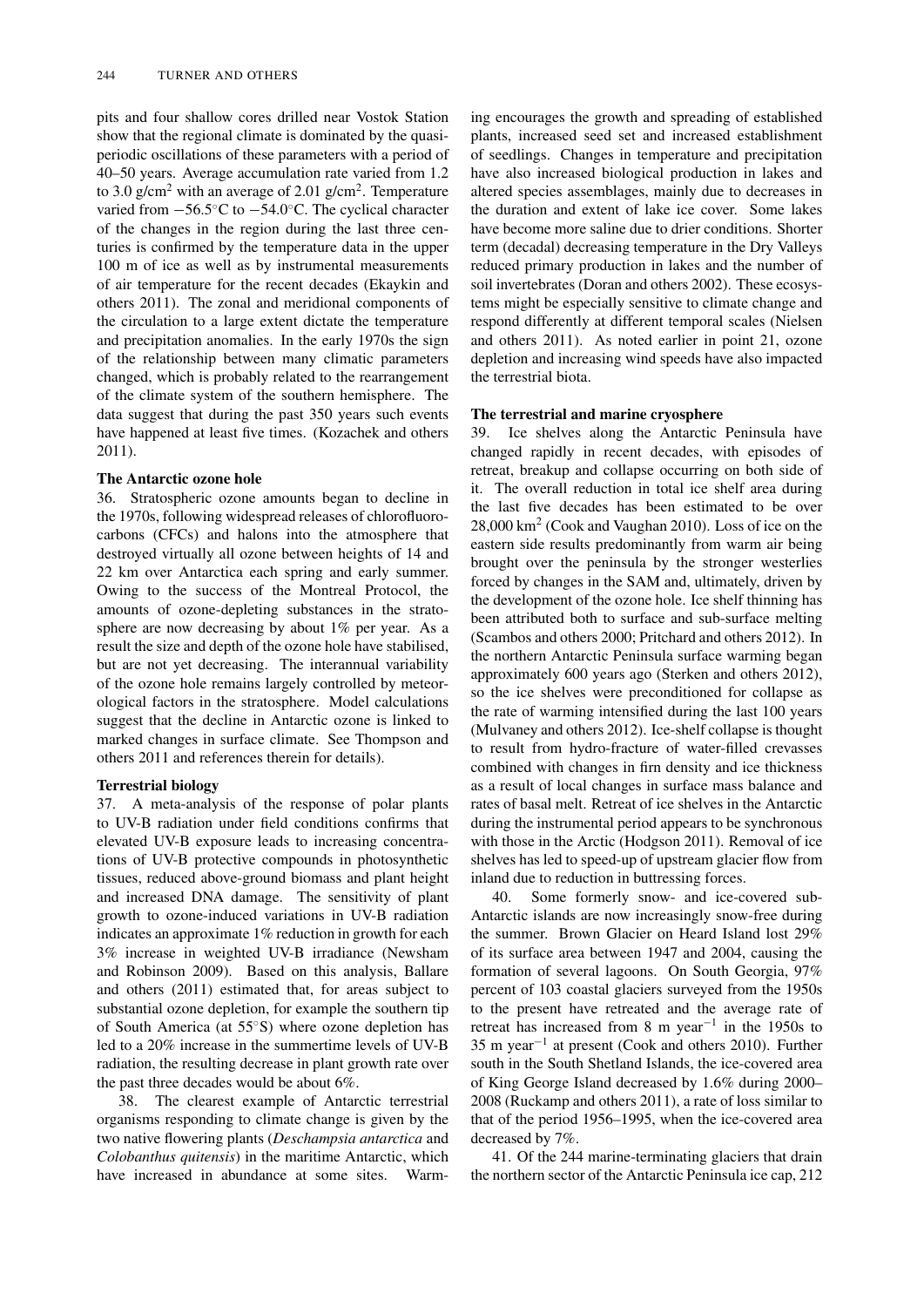(87%) showed overall retreat since 1953. The remaining 32 glaciers (13%) have shown small advances. Studies analysing both marine-terminating and land-terminating glaciers in the region also show an overall trend of retreating ice fronts. There is a range of variations throughout the study area including stationary ice fronts on the northwestern coast of the peninsula (Rau and others 2004). The rates of recession, however, seem to be declining. In a study of 194 glaciers on Trinity Peninsula, Vega Island and James Ross Island, Davies and others (2012) show that, over 1988–2001, 90% of glaciers receded, while for 2001–2009, 79% receded. Glaciers on the western side of Trinity Peninsula retreated relatively little. The total glaciated area in the northern Antarctic Peninsula declined by 11.1% during 1988– 2001 and by 3.3% during 2001–2009. The tidewater glaciers on the Eastern Trinity Peninsula, and the landterminating glaciers on James Ross Island also retreated fastest in the period 1988–2001. Only the large tidewater glaciers on James Ross Island are declining in areal extent at faster rates after 2001. A recent study of the mass balance of the different sectors of the Antarctic based on the various forms of satellite data (Shepherd and others 2012) found that over 1992–2011 the mass of the Peninsula changed by  $-20 \pm 14$  Gt year<sup>-1</sup>.

42. The Amundsen Sea sector of West Antarctica is the most rapidly changing region of the Antarctic ice sheet (Jenkins and others 2010). The grounding line at Pine Island has retreated and the Pine Island glacier is now moving at speeds 60% higher than in the 1970s. The Thwaites Glacier and four other glaciers in this sector show accelerated thinning. Smith Glacier has increased flow speed 83% since 1992. Pine Island and adjacent glacier systems are currently more than 40% out of balance, discharging  $280 \pm 9$  Gt of ice per year, while they receive only  $177 \pm 25$  Gt per year of new snowfall. For the WAIS as a whole the Shepherd and others (2012) study found that over 1992–2011 the mass of the ice sheet changed by  $-65 \pm 26$  Gt year<sup>-1</sup>.

43. The current changes in the Amundsen Sea embayment region could represent a continuing response to historical forcing, a more direct result of increased delivery of warm Circumpolar Deep Water (CDW) (Jacobs and others 2011) to the sub-ice-shelf cavities over recent decades, or, most likely, a combination of the two. Although changes in atmospheric circulation appear to be responsible for driving more CDW onto the continental shelf, there is no unambiguous link yet established with the more positive SAM index. The Amundsen Sea Low has been implicated as a causal factor in controlling the flux of CDW (Thoma and others 2008), and changes in central tropical Pacific sea surface temperatures may be more important in triggering the critical responses in the Amundsen Sea circulation (Steig and others 2012).

44. Changes are less dramatic across most of the East Antarctic ice sheet, with the most significant changes close to the coast. The ice sheet shows interior thickening

at modest rates and a mixture of moderate thickening and thinning among the fringing ice shelves (Pritchard and others 2012). Melt trends from passive microwave data show less melt in coastal regions in recent years (2008, 2009). These anomalies are linked to trends in the summer SAM, which have suppressed warming over much of Antarctica during the satellite era. The Shepherd and others (2012) study found that for 1992–2011 the mass of the East Antarctic ice sheet changed by  $+14 \pm$ 43 Gt year−1.

45. The Antarctic ice sheet provides a remarkable record of background levels of gases and pollutants. Pollutants in the Antarctic have been shown to be transported large distances. For example, black carbon measured in Antarctic ice cores comes from southern hemisphere biomass burning (Wang and others 2010). Lake sediments also provide a temporal record of contamination from high temperature fossil-fuel combustion sources (Rose and others 2012).

#### **Sea level changes**

46. Data from tide gauges and satellite altimeters suggest that in the 1990s–2000s global sea level rose at a rate of 3.3 mm per year (Woodworth and others 2011), which is higher than predicted from earlier IPCC projections. The recent study of Shepherd and others (2012), discussed above, reconciled the various satellite-derived estimates of changes in the mass of the Antarctic ice sheet and also estimated the contribution to sea level rise. They found that over the period 1992–2011 the Antarctic Peninsula, West Antarctica and East Antarctica have respectively contributed +0.05  $\pm$  0.04, +0.18  $\pm$  0.07 and −0.04  $\pm$ 0.12 mm per year to global sea level rise. Combined this gives a contribution from the whole Antarctic ice sheet of  $+0.20 \pm 0.15$  mm per year, which compares to  $+0.39 \pm 0.14$  mm per year from the Greenland ice sheet.

#### **The Southern Ocean**

47. In surface waters, change is difficult to detect because an intensive seasonal cycle can induce large errors when there are only a few samples. However, around South Georgia observations exist since 1925 that are frequent enough to resolve the annual cycle, and these reveal a warming averaging 2.3◦C over 81 years in the upper 150 m (Whitehouse and others 2008). This is about twice as strong in winter as in summer, and is thought to be caused by a combination of the particular location of the island with respect to the footprint of the intensifying SAM over the Southern Ocean, and advection of warmed waters from upstream in the Southern Ocean circulation. There is also a strong warming of the upper ocean west of the Antarctic Peninsula, where temperatures have risen by nearly 1.5◦C since the 1950s, accompanied by a marked summertime salinification caused by changes in the rate of sea ice production (Meredith and King 2005). In coastal areas like Potter Cove (King George Island, South Shetlands), a *circa* 20 year data series showed sea surface temperatures increased during summers by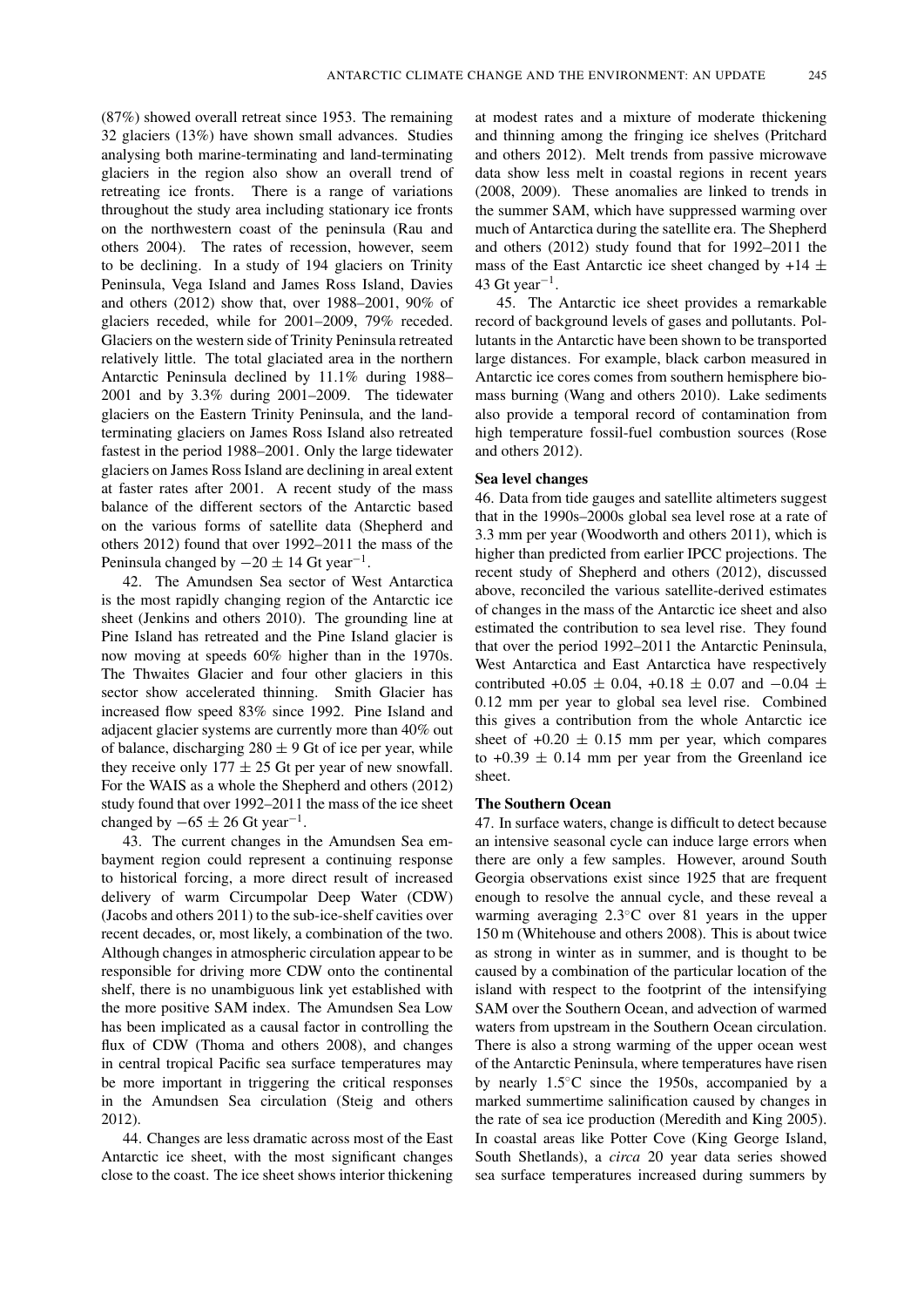0.36◦C per decade (Schloss and others 2012). A significant portion of the ocean warming at the western Antarctic Peninsula is believed to be caused by nearsurface ocean-atmosphere-ice interactions (Meredith and King 2005). In addition there has been a marked increase in the supply of warm CDW from the ACC onto the shelf in recent decades, providing heat and nutrients to increase retreat of the cryosphere and fuel biological production (for example Martinson and others 2008).

48. The waters of the ACC have warmed more rapidly than the global ocean as a whole, increasing by 0.06◦C per decade at depths between 300–1000 m over the 1960s to 2000s, and by 0.09◦C per decade since the 1980s. The warming is more intense on the southern side of the ACC than north of it. A maximum increase of 0.17◦C per decade was found in Upper Circumpolar Deep Water at depths of 150–500 m on the poleward side of the Polar Front (Gille 2002; Böning and others 2008). These changes are possibly consistent with a southward shift of the ACC in response to a southward shift of the westerly winds driven by enhanced greenhouse forcing and the loss of stratospheric ozone, however such a shift is hard to prove definitively, and previous assertions may have misinterpreted the satellite information on which they were based (Graham and others 2012 and references therein). Other causes for these changes have been proposed. North of the ACC a significant freshening of 0.01 salinity units per decade is observed since the 1980s (Böning and others 2008). There is no evidence for an increase in ACC transport, despite the strengthening SAM (Meredith and others 2011). Instead, recent studies suggest that an increase in wind forcing causes an increase in the intensity of Southern Ocean eddies rather than a sustained acceleration of the zonal transport. This then acts to increase the southward transport of heat in the Southern Ocean and hence may be a causal factor in the observed warming (Hogg and others 2008; Meredith and Hogg 2006).

49. Changes are evident in the character of the dense water (the Antarctic Bottom Water, AABW) formed around Antarctica and exported to lower latitudes. Globally there has been a contraction of AABW relative to a given temperature or density surface though the degree to which this is indicative of warming versus a reduction in production rate is still being investigated (for example Purkey and Johnson 2012). AABW warming has been strongest in the South Atlantic sector, but is significant at all longitudes (Purkey and Johnson 2010). In addition, marked freshenings of AABW have been observed in the Ross Sea and Indian/Pacific sectors of the Southern Ocean (Jacobs and others 2002; Rintoul 2007). Recent indications are that the AABW exported from the Weddell Sea is also freshening decadally, due most likely to loss of the Larsen ice shelves and accelerated glacier flow, and consistent with the reported freshening of shelf waters on the eastern side of the Antarctic Peninsula (Hellmer and others 2011).

### **Biogeochemistry**

50. The Southern Ocean ventilates the global oceans and regulates the climate system by taking up and storing heat, freshwater,  $O_2$  and atmospheric  $CO_2$ . Between 1991 and 2007 the concentration of  $CO<sub>2</sub>$  in the ocean increased south of 20◦S in the southern Indian Ocean. At latitudes poleward of  $40°S$ ,  $CO<sub>2</sub>$  in the ocean increased faster than it did in the atmosphere, suggesting that the ocean became less effective as a sink for atmospheric  $CO<sub>2</sub>$ . The stronger westerly winds lead to surface oceanic water being enriched with 'natural'  $CO<sub>2</sub>$  from upwelling deep waters (Le Quéré and others 2007). This saturates the carbon reservoir of the surface water limiting its ability to absorb carbon dioxide from the atmosphere. These changes are linked to the increase in wind strength driven by the more positive SAM. Ocean eddies will partially compensate for the increase in wind-driven overturning, however, a net increase in upwelling of a size important for the drawdown of anthropogenic carbon still results (Meredith and others 2012). An increase in the ocean's  $CO<sub>2</sub>$  content releases H+ ions and so makes the ocean more acidic. In addition to  $CO<sub>2</sub>$  changes, the Southern Ocean's  $O_2$  content has also changed, showing some of the most significant decreases of any region of the global ocean (Helm and others 2011). This is believed to be caused primarily by a reduction in water mass formation rates caused by increasing stratification as a result of surface ocean warming. Regional changes in biogeochemistry are also becoming apparent in the Southern Ocean. Particularly significant is the observation of changed phytoplankton communities in response to ocean climate change at the WAP (Montes-Hugo and others 2009). These authors used three decades of satellite and field data to demonstrate a significant decline in summertime surface Chlorophyll-a, with the largest decreases equatorward of 63◦S and with partiallycompensating increases occurring farther south. The latitudinal variation in Chlorophyll-a trends reflects shifting patterns of ice cover, cloud formation, and windiness affecting water-column mixing.

#### **Sea ice**

51. For the first half of the 20th century, ship observations suggest that the extent of sea ice around the Antarctic was greater than seen in recent decades, although the validity of such observations has been questioned. The sea ice extent data derived from satellite measurements from 1979–2010 show a positive trend of the annual mean Antarctic ice extent of 1.3% per decade (significant at *<*1% level). The trends in ice concentration have been linked to trends in ice motion, with wind-driven changes in ice advection being the dominant factor in driving the Antarctic sea ice extent increase (Holland and Kwok 2012). The extent of Antarctic sea ice reached a new record maximum for the satellite era in 2012. The trend has been positive in all sectors except the Bellingshausen Sea, where sea ice extent has been significantly reduced. The greatest increase, at around 4.5% per decade, has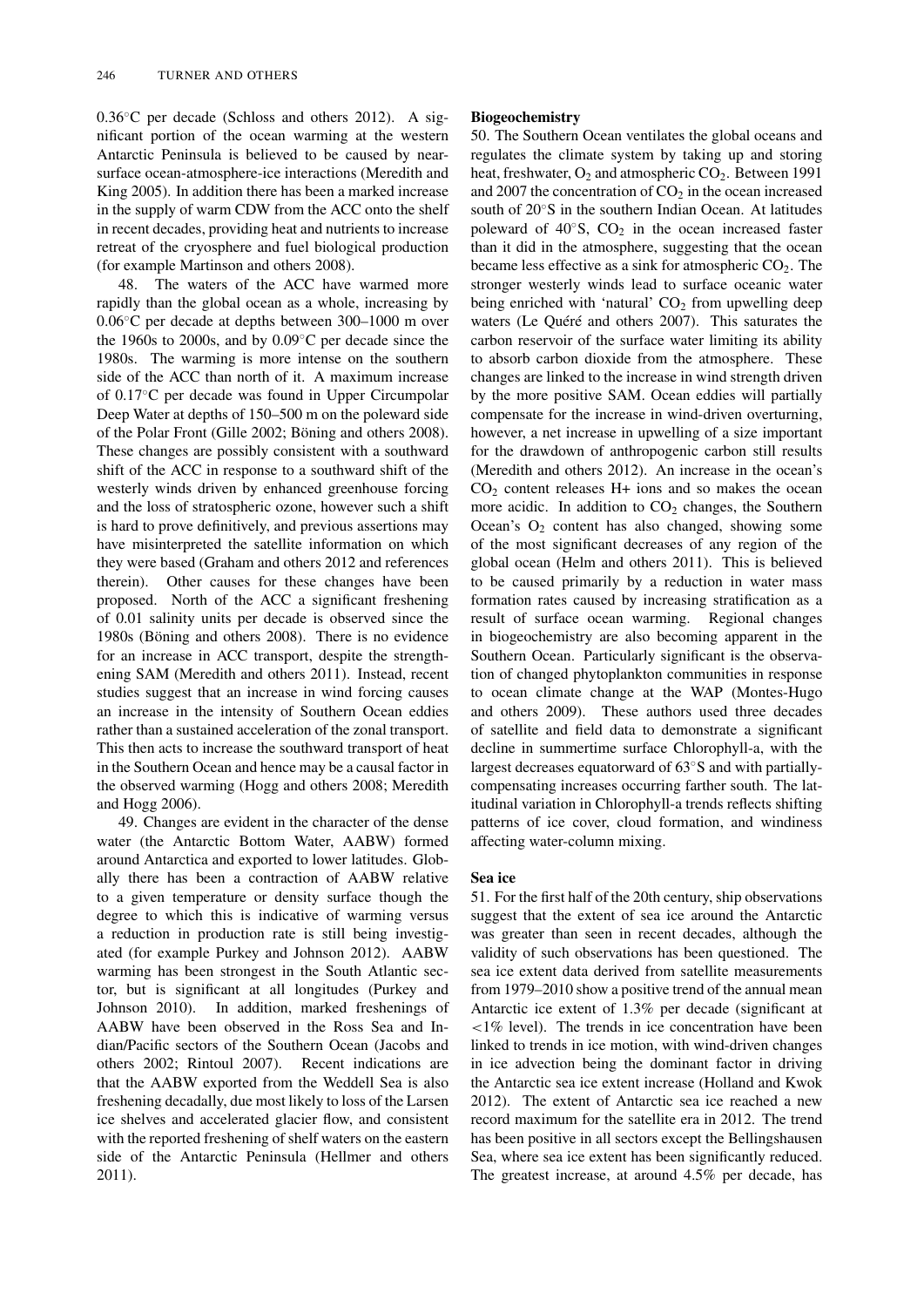been in the Ross Sea. The Bellingshausen and Ross Seas have experienced increases and decreases respectively in the length of the sea ice season (Stammerjohn and others 2008). The reduction of ice extent in the Bellingshausen Sea and its increase in the Ross Sea have been influenced by a deepening of the Amundsen Sea Low. In addition, Comiso and others (2011) linked the variability in ice extent in the Ross Sea to changes in the SAM and secondarily to the Antarctic Circumpolar Wave. Warm winds brought south by the Amundsen Sea Low impede the advance of the sea ice to the west of the peninsula, while cold, southerly flow west of the low over the Ross Ice Shelf enhances ice production over the Ross Sea. The reasons for the overall increase in Antarctic sea ice extent over the last 30 years are still under debate. Turner and others (2009b) suggested that the loss of stratospheric ozone during the spring had played a significant role in the ice increase by increasing the strength of the Amundsen Sea Low and its associated surface winds. However, the modelling work of Sigmond and Fyfe (2010) suggested that the loss of ozone would result in a decrease of sea ice extent. Zhang (2007) and Liu and Curry (2010) suggested that ocean change and an intensification of the freshwater cycle, thus freshening the waters of the Ross Sea, had played a part in increasing the sea ice cover.

52. Analysis of an Antarctic Peninsula ice core suggested that sea ice decline in the Bellingshausen Sea is part of a trend that has occurred throughout the 20th century. It may reflect a progressive deepening of the Amundsen Sea Low due to increasing greenhouse gas concentrations and, more recently, stratospheric ozone depletion. This longer term perspective contrasts with the small increase in Antarctic sea ice that is observed in post-1979 satellite data (Abram and others 2010).

#### **Marine biology**

53. The Southern Ocean ecosystem was significantly disturbed by whaling during the early part of the 20th century, by sealing before that and by fishing since the mid-1900s. About 300,000 blue whales were killed, equivalent to more than 30 million tonnes of biomass. Stocks of humpback, fin, sei, and minke whales were similarly driven to near extinction (Simmons and Eliott 2009). The krill stock was expected to increase due to this reduction in grazing pressure, but it did not, possibly because it has been reduced by the reduction in sea ice in the Bellingshausen Sea. While predation by seals and birds increased, the total bird and seal biomass remains only a fraction of that of the former whale population. Humpback whales seem to be rapidly recovering (Ainley and others 2010), whilst populations of other species remain low. Benthic communities and fish are expected to slowly recover from bottom fishing impacts, although evidence supporting this is not yet forthcoming. In case of further warming, commercially exploitable fishes, such as the southern blue whiting, could extend their distribution range into the Antarctic

(Agnew and others 2003). A single record of a juvenile spider crab (*Hyas araneus*) provides the only evidence of an assisted transfer, possibly by ballast water to the Antarctic. For further examples of similar processes see Aronson and others (2011).

54. The marine ecosystem of the Western Antarctic Peninsula (WAP) has been impacted over distances of 1000–200 km (McClintock and others 2008) by a significant reduction in the sea ice habitat by 85 days per year, and by secondary effects on the food web, or by a combination of both. These changes include:

reduction of primary production in the ice;

increases and decreases of primary production in the water column;

a shift in phytoplankton from diatoms to smaller species (Schloss and others 2012);

increases of lantern-fish and salp biomass;

an overall decrease of krill due to recruitment failures; local increases of krill and humpback whales (Nowacek and others 2011);

a decrease in Antarctic silver fish, a keystone species; shifts in the ranges of Adélie, gentoo, and chinstrap penguin populations to the south (Stokstad, 2007), with a net reduction in the numbers of Adélies and gentoos (Trivelpiece and others 2011);

shifts in the range of southern elephant seal populations to the south (Costa and others 2010), and decreases in the north of their range (McIntyre and others 2011);

increased mortality in benthic organisms due to ice scouring (Barnes and Souster 2011);

recent identification of large densities of king crabs in the Palmer Deep (a deep basin within the Antarctic Peninsula continental shelf) and elsewhere.

It is suggested that this indicates migration up-slope from the deep Southern Ocean benthos as the continental slope waters have warmed (Smith and others 2012), although no earlier survey or other data exist against which to test this hypothesis. Given that Antarctic shelf faunas are not adapted to depradation by crabs, changes in benthic community structure might result if these animals eventually colonise the continental shelf. However, it should be noted that such crabs are present on the slightly warmer shelves of island groups further north but still south of the ACC, such as South Georgia, where they apparently co-exist within diverse benthic communities that have very large compositional overlap with those of the Antarctic Peninsula in particular

55. Beyond the WAP there have been other changes to the marine ecosystem:

phytoplankton increased around the entire Antarctic, although the reasons for this are still unclear (Smith and Comiso 2008);

coastal waters are a stronger biogenic  $CO<sub>2</sub>$  sink than previously thought (Arrigo and others 2008a) – the productive Ross Sea shelf area accounts for 27% of the  $CO<sub>2</sub>$  removed from the atmosphere by the entire Southern Ocean (Arrigo and others 2008b);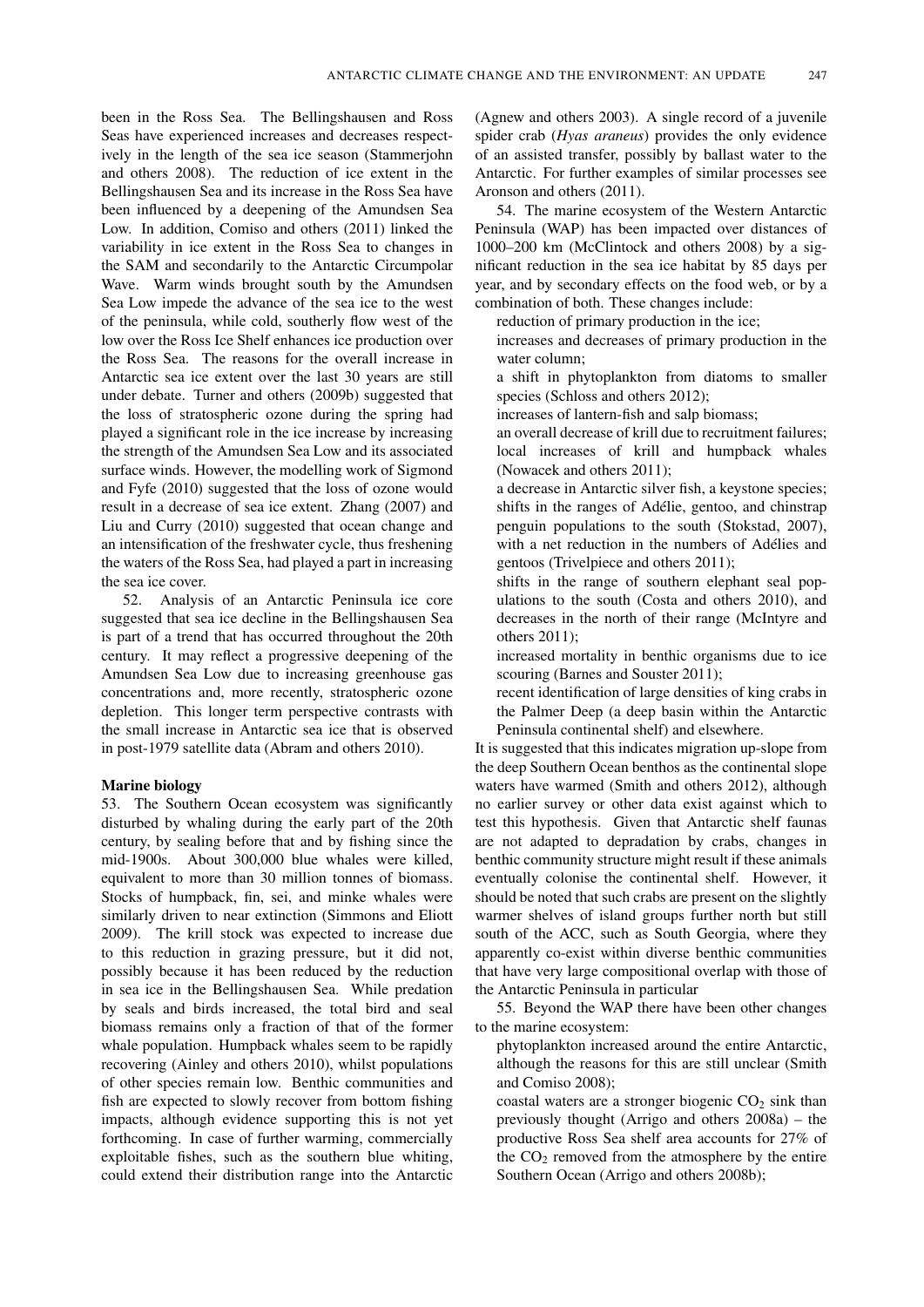The Polar Front shifted to the south, which has resulted in a turn-over of the pelagic system and shrinking of the Antarctic pelagic habitat by an area of 2.4% (Sokolov and Rintoul 2009);

the microbial community shifted towards smaller cells increasing the significance of the microbial loop for  $CO<sub>2</sub>$  absorption in the sub-Antarctic (Evans and others 2011);

emperor penguins in East Antarctica show low breeding success due to changes in the food-chain and seaice extent (Barbraud and others 2011a). Nevertheless, recent satellite surveys show that there are many more breeding colonies of emperor penguins than were previously known (Fretwell and others 2012).

56. Disintegration of parts of the Larsen ice shelf on the eastern side of the Antarctic Peninsula (Gutt and others 2011) caused several changes to the marine ecosystem:

phytoplankton blooms became a new carbon sink (Peck and others 2009a);

there was an invasion of pelagic keystone species and their predators (Scheidat and others 2011);

benthic systems responded at different speeds (Hauquier and others 2011);

a few typical shelf-inhabiting pioneer species have established successfully since the ice-shelf collapse and their populations are increasing;

deep-sea species associated with the previous nutrient-poor ecosystem can temporarily benefit from enhanced phytoplankton blooms;

areas with high rates of iceberg grounding were dominated by fast growing animals - icebergs can increase or decrease local primary production and change its composition (Schwarz and Schodlock 2009).

57. As  $CO<sub>2</sub>$  dissolves in seawater the speciation of dissolved inorganic carbon is altered. This is a process termed ocean acidification. It potentially affects all marine organisms as it makes it more difficult for animals/plants to extract calcium carbonate  $(CaCO<sub>3</sub>)$ from seawater to build skeletons and it influences other physiological processes. Availability of  $CaCO<sub>3</sub>$  is also lower at low temperatures, and Antarctic marine species have recently been demonstrated to have smaller skeletons than those from lower latitudes (Watson and others 2012). Pelagic keystone species suffer from the effects of acidification, but a range extension of the calcium carbonate coccolithophore *Emiliana huxleyi* is associated with neither warming nor acidification (Cubillos and others 2007). Modern shells of the foraminiferan *Globigerina bulloides* weigh 30–35% less than those preserved in Holocene-aged sediments, which is consistent with predicted effects of ocean acidification (Moy and others 2009). Few investigations have focused on abilities to compensate the negative effects or adapt to acidification, but a bivalve and a diatom are known to respond neutrally to acidification (Boelen and others 2011, Cummings and others 2011). Furthermore some echinoderms grow faster in lowered pH (DuPont and others 2010), and such capacities for Antarctic species are yet to be reported.

### **Permafrost**

58. There is little information on recent changes in permafrost temperature in the Antarctic. On Signy Island the active layer (the permafrost layer experiencing seasonal freeze and thaw) increased in depth by 30 cm from 1963–1990, when the island was warming, then decreased by the same amount from 1990–2001, when it cooled slightly during the summer. In northern Victoria Land between 1996 and 2009 the active layer exhibited a thickening trend (1 cm per year) comparable with the thickening rates observed in several Arctic locations. Over the same period (1999–2007) permafrost temperatures in northern Victoria Land showed an increase of 0.1◦C per year at depths greater than 0.3 m down to 3.6 m despite the stability of the air temperature. On the other hand in McMurdo Sound the temperature history, reconstructed by the permafrost thermal profile from boreholes 30 m deep and using an inversion procedure, suggested a slight cooling from 1998 to 2003 followed by a slight warming to 2008. During the IPY period several other boreholes were drilled mainly in maritime Antarctica and in the coming years these data will provide a better estimate of permafrost and active layer responses to climate change.

### **Tropospheric chemistry**

59. The elements cadmium (Cd), lead (Pd), bismuth (Bi), arsenic (As), and lithium (Li) are enriched across Antarctica relative to both ocean and upper crust elemental ratios. Global volcanic outgassing accounts for the majority of the Bi measured in East and West Antarctica and for a significant fraction of the Cd in East Antarctica. Nonetheless, global volcanic outgassing does not account for the enriched values of Pb or As. Local volcanic outgassing from Mount Erebus may account for a significant fraction of the As and Cd in West Antarctica and for a significant fraction in East Antarctic glaze/dune areas. Despite potential contributions from local and global volcanic sources, significant concentrations of Pb, Cd, and As remain across much of Antarctica, suggestive of increased influence of anthropogenic emissions (Dixon and others 2011b).

#### **The next 100 years**

60. Determining how the environment of the Antarctic will change over the next century has implications for policymakers and presents scientific challenges. The climate models used for assessing future climate change vary in complexity. Most of the current generation of climate models are climate 'simulators', in the sense that they attempt to represent, as realistically as is practical, known processes that are important in influencing climate change. They are the most realistic means we have currently of providing projections of future environmental behaviour, albeit crudely and at coarse resolution. The large regional climate variability around Antarctica makes it difficult to assess the skill of climate models in simulating recent change. However, there are clear biases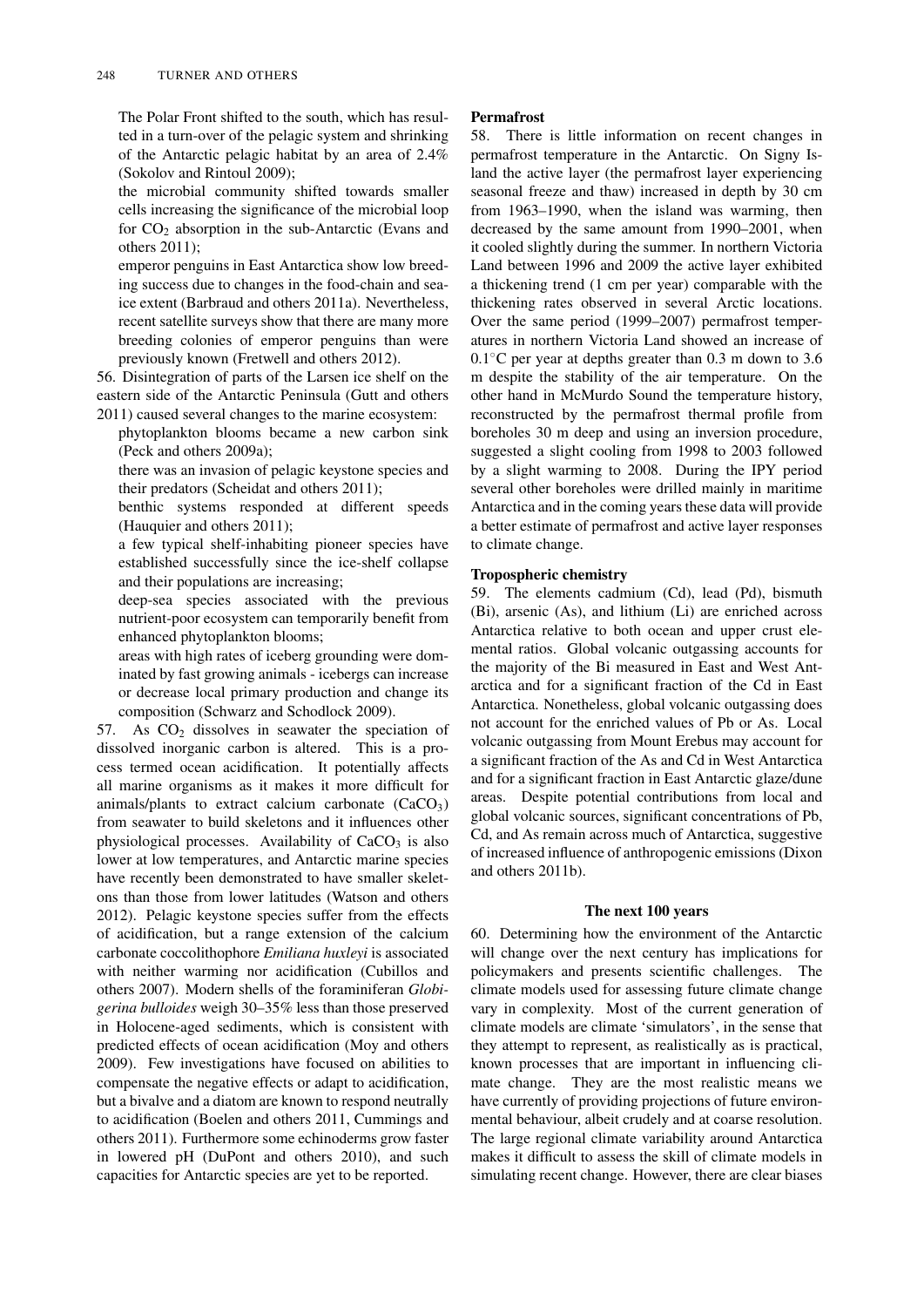in their representation of the mean state. Considering the implications of these biases for projections of 21st century change is an important aspect of assessing data from collections of climate models, which give a range of responses to anthropogenic forcing.

61. Numerically-based biological models cannot yet approach the relative sophistication of models of the physics of the climate system, while physical models do not approach the level of spatial scale or resolution required for application to biological systems, providing yet a further limitation on what can be said about biotic and ecosystem responses (Gutt and others 2012).

62. The degree to which the Earth's climate will change over the next century is dependent on the success of efforts to reduce greenhouse gas emissions. The 2009 ACCE report focused on outputs from IPCC models that assumed a doubling of  $CO<sub>2</sub>$  and other gases by 2100 (the SRESA1B scenario). These outputs may be too conservative, given that some indicators are already changing faster than predicted in IPCC projections (Boden and others 2012). There are also uncertainties on climate carbon cycle feedbacks.

### **Atmospheric circulation**

63. Coupled chemistry-climate models indicate that the recovery of the ozone hole will act to make the phase of the SAM more negative during the austral summer. However, general circulation models (GCMs) suggest that in other seasons increasing greenhouse gas concentrations are likely to act to continue strengthening the positive phase of the SAM resulting in stronger circumpolar westerly winds. There is still major uncertainty from models as to the relative size of changes in the SAM due to ozone-hole recovery and to increased greenhouse gases, which act in opposite senses on the SAM and with different seasonalities.

#### **Temperature**

64. The IPCC Fourth Assessment Report (AR4) models project significant surface warming over Antarctica to 2100, by 0.34◦C per decade over land and grounded ice sheets, within a range from 0.14 to 0.5◦C per decade. Over land, the largest increase is projected for the highaltitude interior of East Antarctica. Despite this change, the surface temperature by the year 2100 will remain well below freezing over most of Antarctica and will not contribute to melting inland. Despite this, any increases in the number of 'degree days above freezing' in these continental inland locations, particularly at the 'microhabitat' scale relevant to the native terrestrial biota, will continue to exert a positive control on biological communities living there (Hodgson and others 2010).

65. Based on AR4, the largest atmospheric warming projected by the models is over the sea ice zone in winter  $0.70 \pm 0.45^{\circ}$ C per decade off East Antarctica), because of the retreat of the sea-ice edge and the consequent exposure of the ocean.

66. While there is confidence in the overall projection of warming, there remains low confidence in the regional detail, because of the large differences in regional outcomes between models.

67. The annual mean warming rate in the troposphere at 5 km above sea level is projected to be 0.28◦C per decade - slightly smaller than the forecast surface warming.

68. As yet neither the magnitude nor frequency of changes to extreme conditions over Antarctica can be forecast - something that biologists need to assess potential impacts. The extreme temperature range between the coldest and warmest temperature of a given year is projected to decrease around the coasts and to show little change over the interior.

69. A global warming of  $3^{\circ}$ C is expected to cause larger temperature change in Antarctica (due to polar amplification mechanisms). A 4◦C warming in Antarctica within 100 years is abrupt compared to the past temperature variations documented in Antarctic ice cores (with the fastest change around 4◦C per 1000 years during the last deglaciation). In Antarctica, local temperature changes corresponding to a global warming of 3◦C reach temperature levels that were probably last encountered about 120 to 130,000 years BP, during the last interglacial period, albeit in response to a different perturbation (changes in insolation driven by changes in the Earth's orbit). The analogy between last interglacial and future changes is only partial due to different latitudinal and seasonal characteristics of orbital and greenhouse gas forcing, but many of the biological responses are expected to share similar trajectories.

70. The climate of the Antarctic is very variable on all timescales compared to lower latitude areas because of the non-linear interactions between the atmosphere, ocean and ice. This makes it difficult to separate natural climate variability from anthropogenic influences, such as an increase in greenhouse gas concentration. It also means that it is difficult to predict how the climate of the Antarctic and the Southern Ocean will change over the next few decades when the greenhouse gas concentration increases are relatively small compared to pre-industrial levels.

#### **Precipitation**

71. The current generation of numerical models underestimates precipitation across the Antarctic continent. This is due to problems in parameterising key processes that drive precipitation (for example because polar cloud microphysics is poorly understood), and because the smooth coastal escarpment in a coarse resolution model causes cyclones to precipitate less than they do in reality. Warmer air temperatures and associated higher atmospheric moisture in most models cause net precipitation to increase in the future. Most climate models simulate a precipitation increase over Antarctica in the coming century that is larger in winter than in summer. Model outputs suggest that the snowfall over the continent may increase by 20% compared to current values. With the expected southward movement of the mid-latitude storm track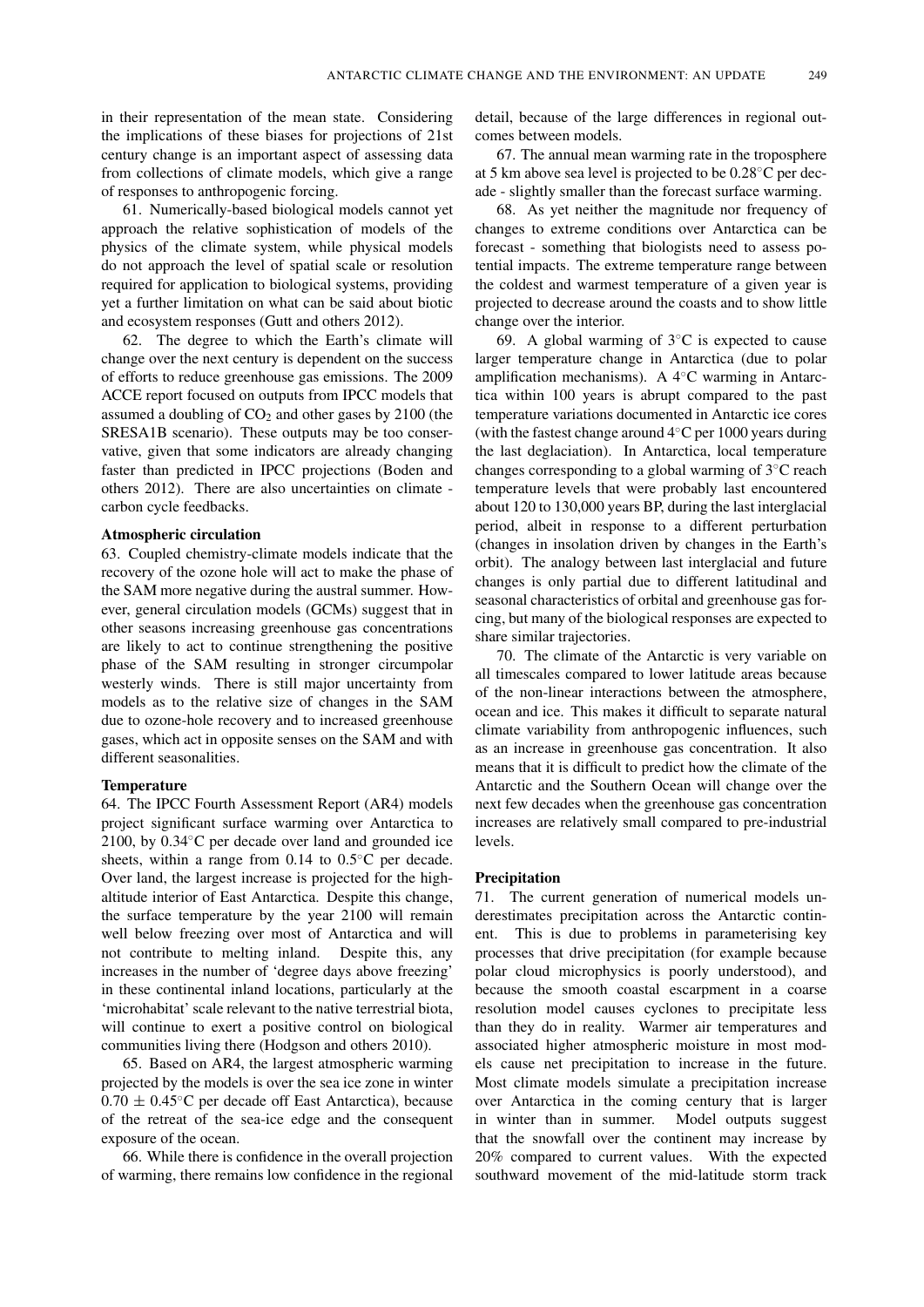we can expect greater precipitation and accumulation in the Antarctic coastal region. The form that precipitation takes is of biological significance (liquid water is immediately available to biota whereas snow is not).

### **The ozone hole**

72. By the middle of the 21st century springtime concentrations of stratospheric ozone are expected to have significantly recovered and will have almost fully recovered by the end of the 21st century. Models disagree about the timing of the recovery, but assuming future atmospheric dynamics are similar to today's, it has been forecast on empirical grounds that ozone loss rates will begin to decline noticeably between 2017 and 2021 (Hassler and others 2011). Increased greenhouse gas concentrations will have further cooled the stratosphere, which increases ozone in its global balance of chemical reactions, so ozone amounts outside the ozone hole period should then be greater than in the 1970s.

73. Greenhouse cooling in the upper mesosphere is offset by both radiative and dynamical feedbacks associated with  $CO<sub>2</sub>$  (radiative transfer, solar heating in the 2 and  $2.7\mu$ m IR bands and modification of mesospheric circulation) and the ozone depletion in recent decades. In the case of the latter, larger mesosphere/lower thermosphere region temperature changes may be expected over the next few decades as ozone levels recover.

### **Tropospheric chemistry**

74. Various trace gases, such as dimethyl sulphide (DMS) generated by plankton, are released from the oceans and sea-ice (Asher and others 2011) around Antarctica. In a warmer world, with reduced sea ice extent, emissions of gases such as DMS would probably increase, with a wintertime minimum and an extended summer maximum. DMS is a source of cloud condensation nuclei (CCN) via its oxidation to sulphate. Increasing the number of CCN may increase cloudiness and albedo influencing the Earth's climate.

## **Terrestrial biology**

75. Increased temperatures may promote growth and reproduction, but also locally cause drought and associated effects. Changes to water availability have a greater effect than temperature on microbial, vegetation and faunal dynamics. Future regional patterns of water availability are unclear, but climate models predict an increase in precipitation in coastal regions. An increase in the frequency and intensity of freeze-thaw events could readily exceed the tolerance limits of many endemic invertebrates. With increases in temperature, many terrestrial species may exhibit faster metabolic rates, shorter life cycles and local expansion of populations. Even subtle changes in temperature, precipitation and wind speed will probably alter the catchment of lakes, and of the time, depth and extent of their surface ice cover, water volume and chemistry, with resulting effects on lake and dependent terrestrial ecosystems. Warming also increases the likelihood of invasion by more competitive

alien species carried by water and air currents, humans and other animals. Changes may alter the relative importance of different mechanisms and opportunity for dispersal and establishment of both native and exotic biota. Notably, current evidence suggests that humans may be responsible for two or more orders of magnitude of establishment events of non-indigenous species to Antarctica than would occur with natural colonisation processes (see discussion in Hughes and Convey 2012).

#### **The terrestrial cryosphere**

76. Existing ice-sheet models do not properly reproduce the observed behaviour of ice sheets, casting doubt on their predictive value. The models fail to take into account mechanical degradation (for example water causing cracks to propagate in summer), changing lubrication of the base of the ice by an evolving subglacial hydrological regime, or the influence of variable sub-ice-shelf melting on the flow of outlet glaciers and ice streams. Predictions of the future state of ice sheets are based on a combination of inferences from past behaviour, extension of current behaviour, and interpretation of proxy data and analogues from the geological record.

77. The most likely regions of future change are those that are changing most today. Warm CDW will continue to flow onto the continental shelf in the Amundsen Sea, melting the underside of the ice sheets and glaciers. If sea surface temperatures in the central tropical Pacific play a role in controlling the atmospheric forcing on the inflows, the future warming in that region predicted by coupled climate models would have the effect of strengthening the inflows. It has been suggested (Vaughan and Spouge 2002) that there is a 30% probability that loss of ice from the West Antarctic ice sheet could cause sea level to rise at a rate of 0.2 cm per year, and a 5% probability it could cause rates of 1 cm per year. In addition, the ice shelves in the Amundsen Sea Embayment could be entering a phase of collapse that could lead to de-glaciation of parts of the West Antarctic Ice Sheet. Ultimately, this sector could contribute 1.5 m to global sea level, so a contribution from this sector alone of some tens of centimetres by 2100 cannot be discounted. These estimates are based upon the assumption that the ice sheets will respond linearly to warming and that sea level contributions will be confined to the West Antarctic ice sheet. Evidence for past abrupt changes in climate and inclusion of all marine-based regions could significantly raise these estimates.

78. On the Antarctic Peninsula, most of the effects leading to loss of ice are confined to the northern part, which contains ice equating to a few centimetres of global sea-level rise. Increased warming will lead to southerly progression of ice shelf disintegrations along both coasts. These may be preceded by increases in surface and basal melting, and/or progressive retreat of the calving front. Prediction of the timing of ice shelf disintegration is not yet possible, but seems to relate to the progression of the −9◦C isotherm. Removal of ice shelves will cause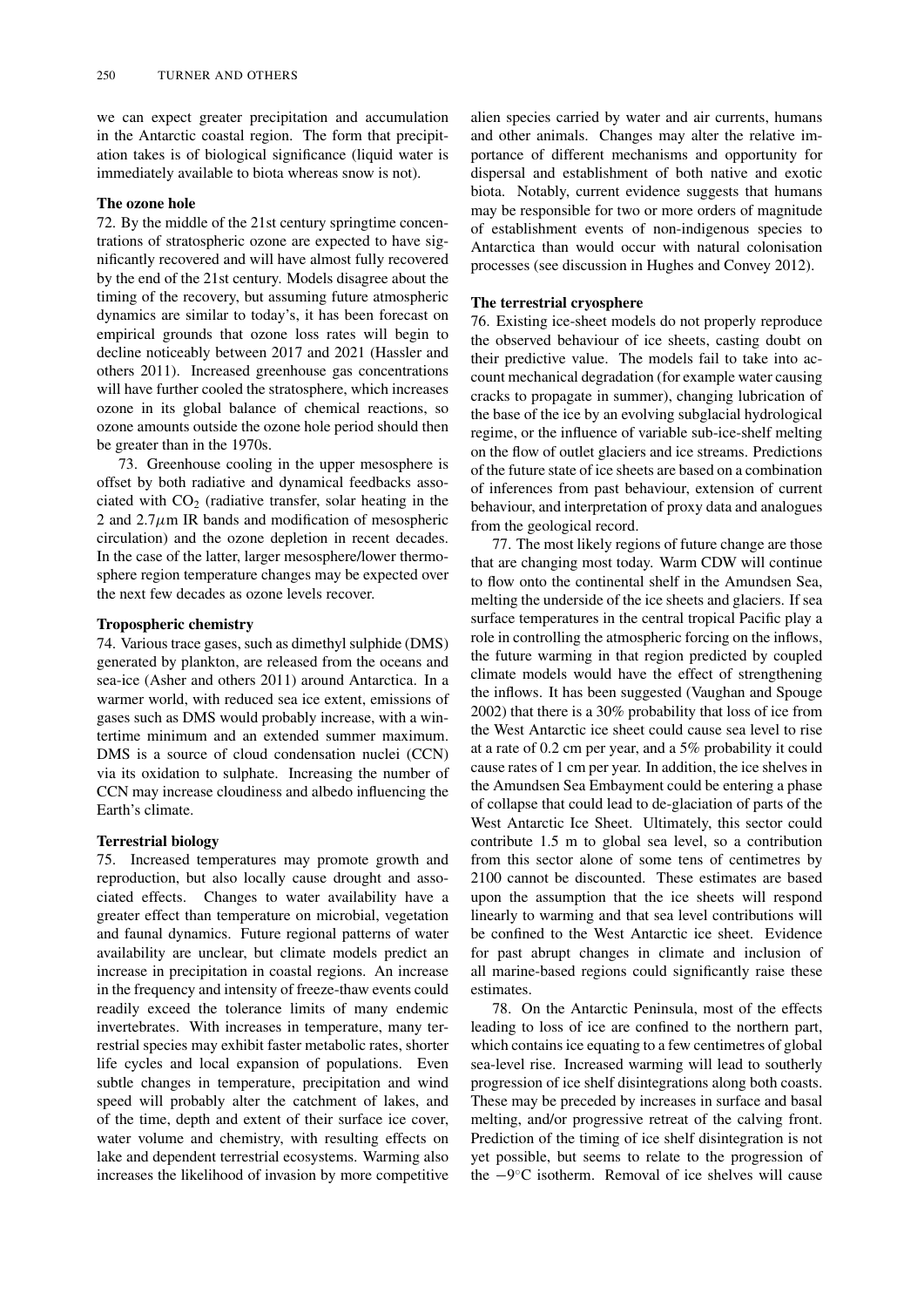glaciers to speed up as buttressing forces are reduced. The total volume of ice on the Peninsula is  $59,158 \text{ km}^3$ , equivalent to  $147\pm64$  mm of sea-level or roughly one quarter of the sea-level contained within all glaciers and ice caps outside of the Greenland and Antarctic ice sheets. Increased warming is expected to lead to a substantial contribution to sea-level rise from the Peninsula. Radic and Hock (2011) have estimated the contribution to ´ sea level rise by mass losses from the peripheral glaciers and ice caps from Antarctica at  $21 \pm 12$  mm sea level equivalent (mostly from the Antarctic Peninsula region) over the period 2001–2100.

#### **Sea level**

79. The IPCC's Fourth Assessment Report projected a range of global sea-level increase from 18 to 59 cm between 1980–1999 and 2090–2099. This did not include a contribution from the dynamically driven changes in flow for portions of either the Greenland or Antarctic ice sheets. Ice loss from Antarctica is expected to have major implications, particularly for northern hemisphere sea level. Regression modeling (Rahmstorf 2007; Vermeer and Rahmstorf 2009) suggests that by 2100 global sea level may rise by up to 1.94 m rather than the IPCC's suggested 59 cm. Sea level will not rise uniformly, not least because of glacial isostatic adjustment, which makes areas freed of ice rise, and surrounding areas sink. The spatial pattern of sea-level rise projections shows a minimum in sea-level rise in the Southern Ocean and a maximum in the Arctic Ocean.

#### **Biogeochemistry**

80. Model projections for the remainder of the 21st century suggest that the Southern Ocean will be an increased sink of atmospheric  $CO<sub>2</sub>$ . The magnitude of the uptake will depend on how the ocean responds to increases in ocean warming and to stratification, which can drive both increases in  $CO<sub>2</sub>$  uptake through biological and export changes, and decreases through solubility and density changes. Changes in atmospheric circulation (for example increases in the intensity of the southern hemisphere westerly winds associated with the SAM being in a positive phase) may affect the rate of deep ocean upwelling, bringing old  $CO<sub>2</sub>$  to the surface and reducing the efficiency of the Southern Ocean  $CO<sub>2</sub>$  sink.

#### *Marine biology*

81. Growth of phytoplankton is shaped by climate (Montes-Hugo and Yuan 2012) and determines the capacity of the Southern Ocean to act as a biological  $CO<sub>2</sub>$  sink or source. Phytoplankton are exposed to changes in (a) sea ice, (b) nutrients, by upwelling or remineralisation, (c) micronutrients, for example by wind driven iron fertilisation, (d) stratification of the water column, (e) water characteristics: light, salinity, temperature,  $CO<sub>2</sub>$ , acidity, (f) habitat size and (g) biological interactions. Changes in primary production have already impacted and will continue to impact other marine organisms through provision of their primary food source. Metabolites derived from algae can accelerate climate change.

82. A theoretical Southern Ocean with only 5% of today's ice extent would produce 29% more algae due to the loss of sea ice as their habitat and an extension of pelagic zones (Arrigo and Thomas 2004). Ice is not the exclusive habitat for most small organisms, thus, their overall species richness will not be affected significantly. Penguin colonies north of 70◦S are projected to decrease, but growth might occur to a limited extent south of 73◦S (Ainley and others 2010). Negative effects would be evident in sea ice obligatory pack ice seals: crabeater, leopard, Ross (Siniff and others 2008), and ice-avoiding penguin species are likely to continue their southward expansion of range. Climate-induced potential effects of climate change on biogeographic ranges of selected mammals, including whales, were assessed by Learmonth and others (2006). Some icefish and pelagic fish species will also suffer from sea ice reduction since they depend on the ice shaping their habitat.

83. Model projections suggest warming of 0.5 to 0.75◦C by 2100 of most surface and bottom waters, with exceptions in part of the more stable Weddell Sea (Hellmer and others 2012) and above average changes near the ACC (Sokolov and Rintoul 2009). Thus, the effects on the marine biota may be less than has been feared from laboratory experiments. Benthic organisms including fish are especially sensitive to warming. Most species have upper lethal temperatures below 10◦C. Some can survive only less than a 5◦C change in combination with oxygen limitations (Peck and others 2009b). Performance of critical activities can be reduced long before lethal levels are reached. Species predicted on the basis of short-term experiments to suffer under only minor warming are found to be less impacted under longer term acclimatisation (Morley and others 2011), for example at 8◦C above their usual temperature, such as the fish *Pagothenia borchgrevinki* (Franklin and Seebacher 2009). However, links between short-term temperature tolerance and prospects for surviving changing environments seem to exist (Barnes and others 2010). Several marine invertebrates are distributed across sites or depths with a greater temperature range than their 'typical Antarctic conditions', for example around South Georgia (Morley and others 2010). Nevertheless, it must be assumed that some of the already observed climate-induced impacts to the ecosystems will continue. Increasing intrusion of warmer water onto the shelf will result in a continued decline in habitat for crabeater seals, but elephant seals and possibly fur seals are likely to benefit regionally (Costa and others 2010). Genomic studies for example on the physiologically important nitrogen monoxide production and neuroglobin genes of icefish (Cheng and others 2009) may help to predict how icefish can cope with global change. Black-browed albatross and snow petrel populations are predicted to respond negatively to sea surface temperature warming and decline of sea ice (Barbraud and others 2011b). As mentioned earlier,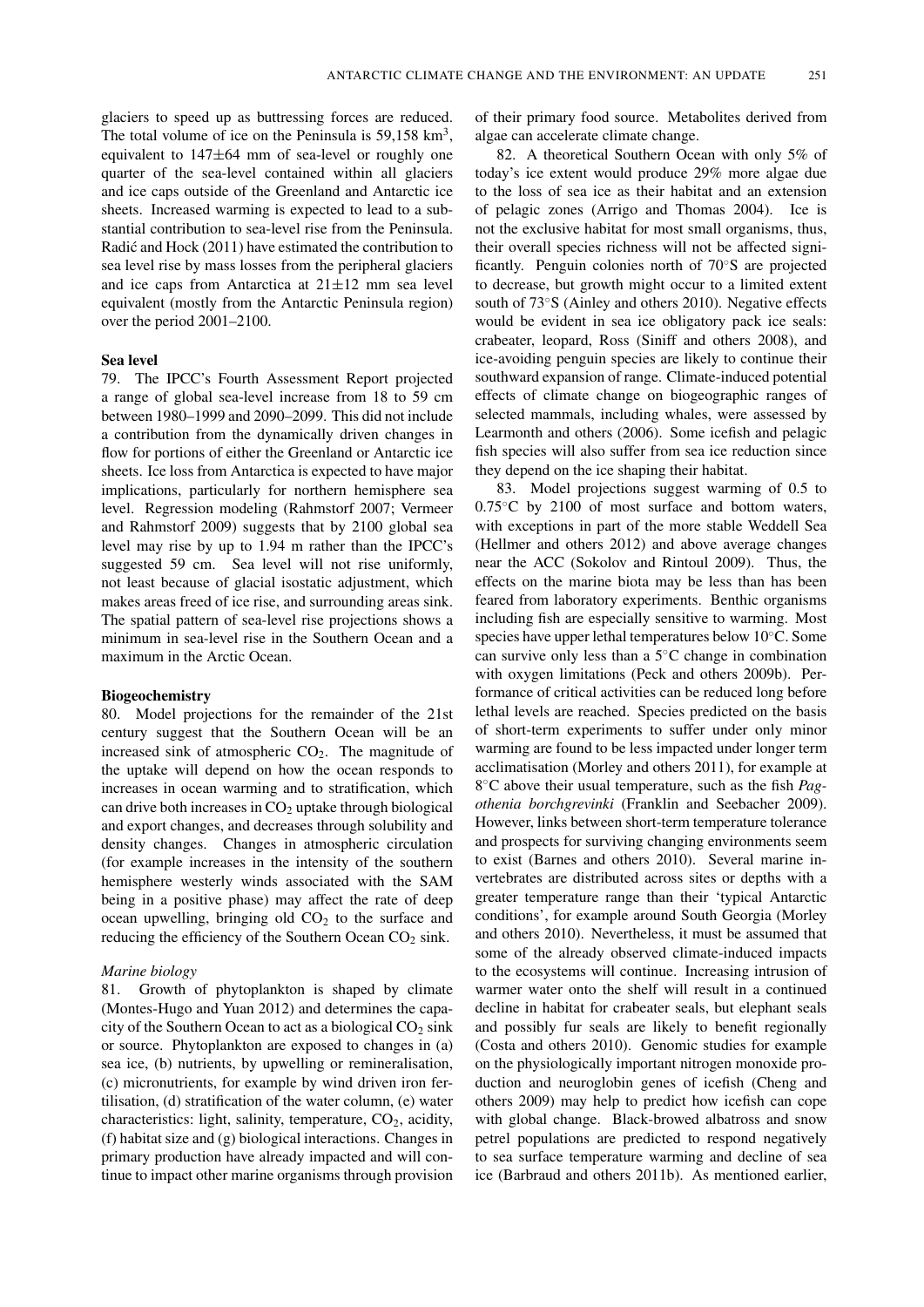a hypothesised spread of king crabs up onto the shelf within 1–2 decades (Smith and others 2012) could cause a complete ecological regime shift.

84. There are measurable changes in marine carbonate chemistry (ocean acidification) that have been shown to change physiological and biogeochemical systems. In the second half of this century the aragonite saturation horizon is likely to reach the ocean surface in parts of the Southern Ocean, making the entire water column undersaturated. The planktonic food chain, benthic life, remineralisation processes including the 'microbial loop' and the carbonate flux to the deep-sea (Hunt and others 2008) will all be significantly affected. Many groups including foraminifera, corals, molluscs (McClintock and others 2009), echinoderms (McClintock and others 2011), and coralline algae are potentially threatened unless they have mechanisms to prevent shell dissolution (see for example Fabry and others 2009). The observed transition from larger diatoms to smaller cryptophytes would result in a 40–65% decrease of carbon supply to higher trophic levels, but to increased food supply to the benthos, from which suspension feeders might not benefit as much as the more opportunistic deposit feeders (for such benthic dynamics see Sumida and others 2008). The Southern Ocean is at higher risk than other oceans because it has low saturation levels of  $CaCO<sub>3</sub>$  (Comeau and others 2012). Acidification is a serious threat because organisms cannot 'escape' if the entire ocean is affected.

85. Increasing  $CO<sub>2</sub>$  can also lead to increased phytoplankton productivity, altered species composition and effects on biological carbon cycling creating climate feedbacks (Moreau and others 2012).

86. Direct and other disturbances that might occur include (Brandt and Gutt 2011; Somero 2012 and references therein):

increased ice scouring, leading to reduced benthic diversity in shallow depths;

increased scouring of large icebergs at greater depths leading to an increase of regional benthic biodiversity; long-term decreases in ice scour by icebergs, resulting in decreased biodiversity;

lack of anchor ice, preventing 'explosive' growth of opportunistic benthic species;

increased coastal sedimentation associated with deglaciation on land, smothering benthos and hindering feeding (Brey and others 2011);

freshening of surface waters changing buoyancy especially of eggs, and supporting the greater stratification of the water column with further impact on the food web and the response of the benthic system;

continuation of ice shelf disintegration, initiating major ecosystem regime shifts;

slight deoxygenation of surface waters, leading to more serious deoxygenation in deeper layers.

87. It seems unlikely that species will become extinct by 2100 due to warming, either because they are able to cope ecologically and physiologically with the predicted environmental changes, or because they are not restricted

in their occurrence to an area with a harmful temperature increase (Brandt and Gutt 2011).

### **Ocean circulation and water masses**

88. Ocean models have improved in recent years in resolution and in their representation of unresolved processes. Grid spacing as small as 10 km in the horizontal is not uncommon, yet even this relatively high resolution is not sufficient to resolve the smaller eddy structures at high latitudes. Small topographic features are crucial to resolve as well, for example for shelf-ocean exchange, and models are not able to capture this phenomenon very well. Given the key role of ocean eddies in north-south heat and property transport in the Southern Ocean, these limitations are important to overcome. Ocean models generally predict a very small net intensification of the ACC in response to the overall southward shift and intensification of the westerly winds over the Southern Ocean. However, there may be large regional differences in any meridional shift in the location of the ACC, with a northward change in the current cores possible in some locations. The increase in ACC transport projected for 2100 reaches a few Sverdrups  $(1 \text{ Sv} = \text{one million})$ cubic metres/second) in the Drake Passage, that is less than conventional techniques are able to measure. The enhanced winds induce a small southward displacement of the core of the ACC (less than  $1°$  in latitude on average). Model-based predictions of future ACC flow and structure are, however, currently inadequate.

89. The observed mid-depth and surface layer warming of the Southern Ocean is projected to continue (Sen Gupta and others 2009). Ocean ventilation could be increased because of enhanced divergence of surface waters induced by the increase in the wind stress and associated upwelling, however stronger stratification caused by heating and ice melt will counteract this and may suppress overturning circulation and ventilation, as per Helm and others (2011). The apparent contraction of the abyssal layer of AABW in the Southern Ocean has been attributed to the weakening of up to −6.9 Sv in all the regional sources combined during the past few decades (Purkey and Johnson 2012), that is a dramatic slowdown of the lower limb of the global thermohaline circulation based solely on previous estimates of AABW production (8.1 Sv). Whether or not this contraction reflects changes in source strength or different modes of formations is not yet clear, hindering predictive skill concerning future patterns of abyssal warming. Model calculations suggest that bottom water formation will be reduced and deep water will slightly warm by 2100 (Sen Gupta and others 2009), though IPCC-class models do not represent Antarctic Bottom Water formation in anything approaching an acceptable way.

#### **Sea ice**

90. Since the current generation of coupled climate models have a very wide range of Southern Ocean sea ice climatologies with few simulating the increase in ice extent since the late 1970s (Turner and others 2013) we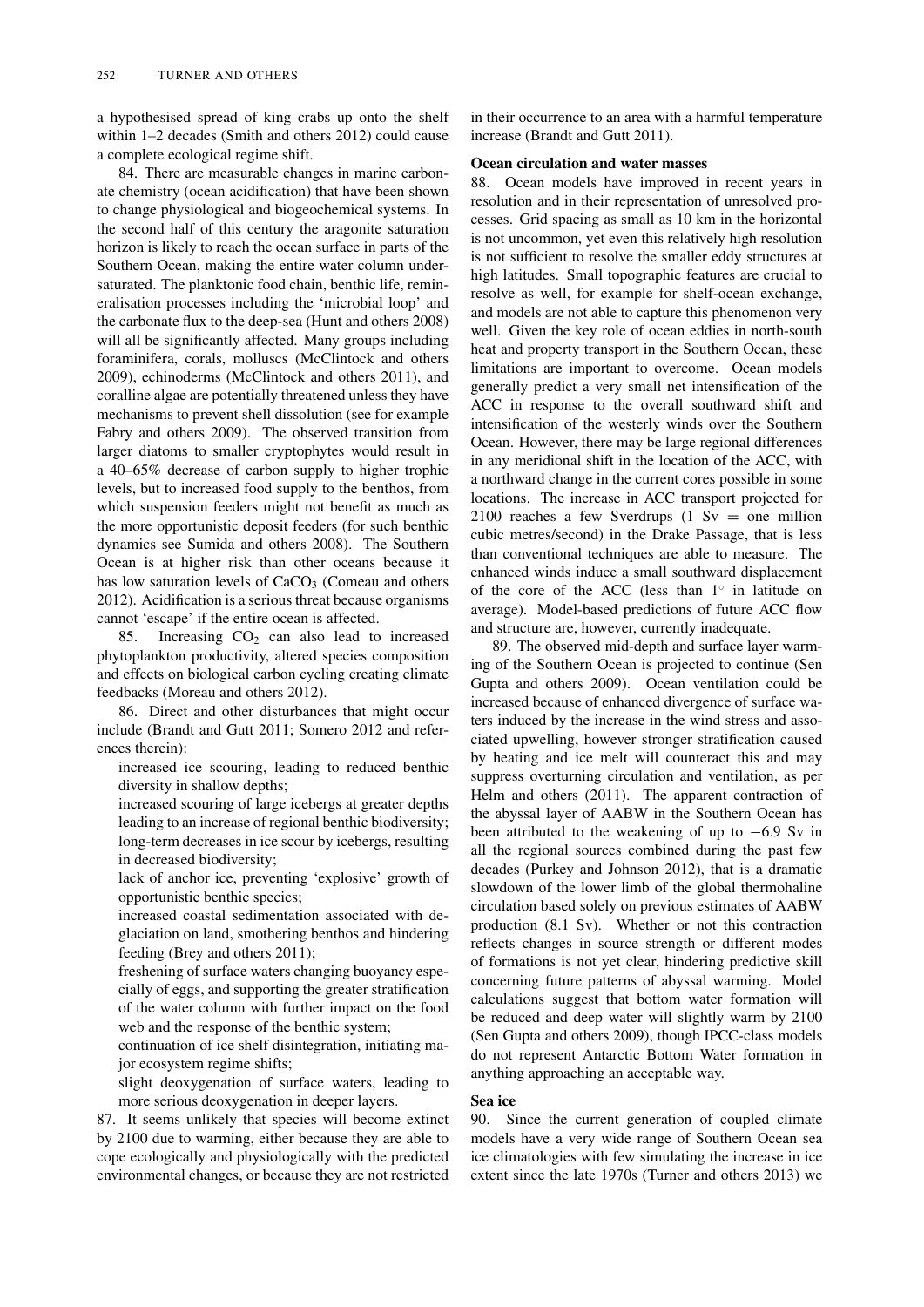cannot have a high level of confidence in their predictions for the next century. However, the AR4 climate models suggest that the annual average total sea-ice area will decrease by 2.6 ( $\times 10^6$  km<sup>2</sup>, or 33% (Bracegirdle and others 2008). Most of the retreat is expected to be in winter and spring, so decreasing the amplitude of the seasonal cycle of sea ice area. The current generation of climate models is not able to provide a precise regional picture of the changes to be expected.

### **Permafrost**

91. It is likely that there will be a degradation of permafrost conditions, accompanied by subsidence of ground surface, development of thermokarst, and triggering of mass movements. Active layer thickening is also predicted, although the link with air temperature is not so clear and other factors like snow cover and solar radiation significantly influence its evolution. Active layer thickening could have a significant impact on vegetation and soil ecosystems. Change is most likely in the northern Antarctic Peninsula and the South Shetland and South Orkney Islands and coastal areas in East Antarctica. The forecast changes imply risks to infrastructure and to ecosystems.

### **Concluding remarks**

92. The climate of the high latitude areas is more variable than that of tropical or mid-latitude regions and has experienced a wide range of conditions over the last few million years. The snapshot we have of the climate during the instrumental period is limited in the long history of the continent, and separation of natural climate variability from anthropogenic influences is difficult. However, the effects of increased greenhouse gases and decreases in stratospheric ozone are already evident. The effects of the expected increase in greenhouses gases over the next century, if they continue to rise at the current rate, will be remarkable because of their speed, and because of polar amplification of the global warming signal. It should be borne in mind that equally rapid change was also typical in past deglaciations, for example 20,000 years ago at the end of the LGM. Removal of the surface cooling effect of the ozone hole as it diminishes in extent will accelerate the increase in surface temperature. We can make reasonably broad estimates of how quantities such as temperature, precipitation, acidification of the ocean and sea ice extent might change, and consider the possible impact on marine and terrestrial biota. We cannot yet say with confidence how the large ice sheets of Antarctica will respond, but observed recent rapid changes give cause for concern - especially for the stability of parts of West Antarctica.

## **Acknowledgements**

We are grateful to Drs David Ainley, Lloyd Peck, David Thompson and Eric Wolff for valuable comments on a draft of this paper, and to Professor Andrew

Clarke and an anonymous reviewer for further helpful comments.

#### **References**

- Abram, N.J., E.R. Thomas, J.R. McConnell, R. Mulvaney, T.J. Bracegirdle, L. C. Sime and A.J. Aristarain. 2010. Ice core evidence for a 20th century decline of sea ice in the Bellingshausen Sea, Antarctica. Journal of Geophysical Research-Atmospheres 115: DOI: 10.1029/2010JD014644.
- Agnew, D.J., T.R. Marlow, K. Lorenzen, J. Pompert, R.C. Wakeford and G.A. Tingley. 2003. Influence of Drake Passage oceanography on the parasitic infection of individual year-classes of southern blue whiting Micromesistius australis. Marine Ecology-Progress Series 254: 281– 291.
- Ainley, D., J. Russell, S. Jenouvrier, E. Woehler, P. O. Lyver, W. R. Fraser and G.L. Kooyman. 2010. Antarctic penguin response to habitat change as Earth's troposphere reaches 2 degrees C above preindustrial levels. Ecological Monographs 80[1]: 49–66.
- Allen, C.S., J. Pike, and C.J. Pudsey. 2011. Last glacialinterglacial sea-ice cover in the SW Atlantic and its potential role in global deglaciation. Quaternary Science Reviews 30(19–20): 2446–2458.
- Arcone, S., R. Jacobel, and G.H. Hamilton. 2012. Unconformable stratigraphy in East Antarctica, Part 1: firn ultrasets and metamorphic growth, and model evidence for intensified accumulation. Journal of Glaciology in press.
- Aronson, R.B., S. Thatje, J.B. McClintock, and K.A. Hughes. 2011. Anthropogenic impacts on marine ecosystems in Antarctica. Year in ecology and conservation biology. Annals of the New York Academy of Sciences 1223: 82–107.
- Arrigo, K.R. and D.N. Thomas. 2004. Large-scale importance of sea ice biology in the Southern Ocean. Antarctic Science 16: 471–486. DOI:10.1017/S0954102004002263.
- Arrigo, K.R., G. van Dijken and M. Long. 2008a. Coastal Southern Ocean: a strong anthropogenic CO<sub>2</sub> sink. Geophysical Research Letters 35(21): DOI: 10.1029/2008GL035624.
- Arrigo, K.R., G.L. van Dijken and S. Bushinsky. 2008b. Primary production in the Southern Ocean, 1997–2006. Journal of Geophysical Research-Oceans 113(C8**):** DOI:10.1029/ 2007JC004551.
- Asher, E.C., J.W.H. Dacey, M.M. Mills, K.R. Arrigo and P.D. Tortell. 2011. High concentrations and turnover rates of DMS, DMSP and DMSO in Antarctic sea ice. Geophysical Research Letters 38: DOI: 10.1029/2011GL049712.
- Ballare, C.L., M.M. Caldwell, S.D. Flint, S.A. Robinson and J.F. Bornman. 2011. Effects of solar ultraviolet radiation on terrestrial ecosystems. Patterns, mechanisms, and interactions with climate change. Photochemical and Photobiological Sciences 10: 226–241.
- Barbraud, C., M. Gavrilo, Y. Mizin and H. Weimerskirch. 2011a. Comparison of emperor penguin declines between Pointe Geologie and Haswell Island over the past 50 years. Antarctic Sciences 23(5): 461–468.
- Barbraud, C., P. Rivalan, P. Inchausti, M. Nevoux, V. Rolland, and H. Weimerskirch. 2011b:. Contrasted demographic responses facing future climate change in Southern Ocean seabirds. Journal of Animal Ecology 80[1]: 89-100.
- Barnes, D.K.A. and C.D. Hillenbrand. 2010. Faunal evidence for a late quaternary trans–Antarctic seaway. Global Change Biology 16(12): 3297–3303.
- Barnes, D.K.A., L.S. Peck and S.A. Morley. 2010. Ecological relevance of laboratory determined temperature limits: colonization potential, biogeography and resilience of Antarctic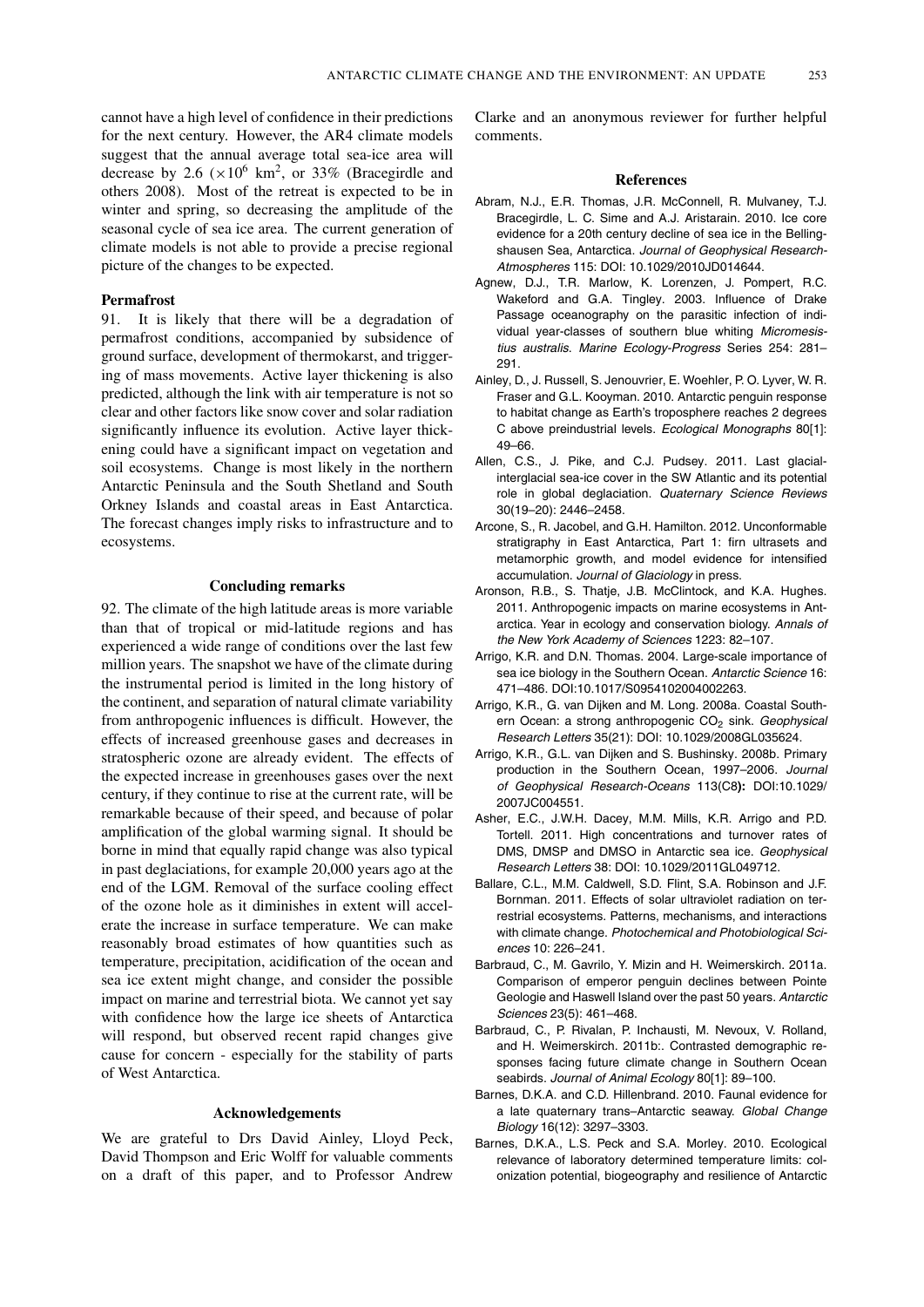invertebrates to environmental change. Global Change Biology 16(11): 3164–3169.

- Barnes, D.K.A. and T. Souster. 2011. Reduced survival of Antarctic benthos linked to climate–induced iceberg scouring. Nature Climate Change 1(7): 365–368.
- Beers, J.M. and B.D. Sidell. 2011. Thermal tolerance of Antarctic notothenioid fishes correlates with level of circulating hemoglobin. Physiological and Biochemical Zoology 84(4): 353– 362.
- Beig, G., J. Scheer, M.G. Mlynczak and P. Keckhut. 2008. Overview of the temperature response in the mesosphere and lower thermosphere to solar activity. Reviews of Geophysics 46: DOI: 10.1029/2007RG000236.
- Bertler, N.A.N., P.A. Mayewski and L. Carter. 2011. Cold conditions in Antarctica during the Little Ice Age – implications for abrupt climate change mechanisms. Earth and Planetary Science Letters 308(1–2): 41–51.
- Blunden, J. and D.S. Arndt. 2012. State of the climate in 2011. Bulletin of the American Meteorological Society 93: S1-S282.
- Boden, T.A., G. Marland and R.J. Andres. 2012. Global, regional, and national fossil-fuel  $CO<sub>2</sub>$  emissions. Oak Ridge, Tenn: US Department of Energy, Carbon Dioxide Information Analysis Center. DOI: 10.3334/CDIAC/00001\_V2012.
- Boelen, P., W.H. Van De Poll, H.J. Van Der Strate, I.A. Neven, J. Beardall, and A.G.J. Buma. 2011. Neither elevated nor reduced  $CO<sub>2</sub>$  affects the photo–physiological performance of the marine Antarctic diatom Chaetoceros brevis. Journal of Experimental Marine Biology and Ecology 406: 38e45.
- Böning, C.W., A. Dispert, M. Visbeck, S.R. Rintoul and F.U. Schwarzkopf. 2008. The response of the Antarctic Circumpolar Current to recent climate change. Nature Geoscience 1(12): 864–869.
- Bracegirdle, T.J., W.M. Connolley and J. Turner. 2008. Antarctic climate change over the twenty first century. Journal of Geophysical Research 113: D03103: DOI:10.1029/ 2007JD008933.
- Brandt, A. and J. Gutt. 2011. Biodiversity of a unique environment: the Southern Ocean benthos shaped and threatened by climate change. In: Zachos, F.E. and J.C. Habel (editors). Biodiversity hotspots. Berlin: Springer: 503–526.
- Brey, T., M. Voigt, K. Jenkins and I.Y. Ahn. 2011. The bivalve Laternula elliptica at King George Island – A biological recorder of climate forcing in the West Antarctic Peninsula region. Journal of Marine Systems 88(4): 542–552.
- Bromwich, D.H., J.P. Nicolas, A.J. Monaghan, M.A. Lazzara, L.M. Keller, G.A. Weidner and A.B. Wilson. 2013. Central West Antarctica among the most rapidly warming regions on Earth. Nature Geoscience 6: 139–145.
- Burke, A. and L.F. Robinson. 2012. The Southern Ocean's role in carbon exchange during the last deglaciation. Science 335: 557–561.
- Cheng, C.H.C., G. di Prisco and C. Verde. 2009. Cold–adapted Antarctic fish: the discovery of neuroglobin in the dominant suborder Notothenioidei. Gene 433(1–2): 100–101.
- Clarke, L.J., S.A. Robinson, Q. Hua, D.J. Ayre and D. Fink. 2012. Radiocarbon bomb spike reveals biological effects of Antarctic climate change. Global Change Biology 18: 301– 310: DOI:10.1111/j.1365–2486.2011.02560.
- Collins, L.G., J. Pike, C.S. Allen and D. A. Hodgson. in press. High resolution reconstruction of Southwest Atlantic sea–ice and its role in the climate changes of marine isotope stages 3 and 2. Paleoceanography : DOI: 10.1029/2011PA002264.
- Comeau, S., J.P. Gattuso, A.M. Nisumaa and J. Orr. 2012. Impact of aragonite saturation state changes on migratory

pteropods. Proceedings of the Royal Society B–Biological Sciences 279(1729): 732–738.

- Comiso, J.C., R. Kwok, S. Martin and A.L. Gordon. 2011. Variability and trends in sea ice extent and ice production in the Ross Sea, Journal of Geophysical Research 116: doi:10.1029/2010JC006391.
- Convey, P., R. Bindschadler, G. di Prisco, E. Fahrbach, J. Gutt, D.A. Hodgson, P.A. Mayewski, C.P. Summerhayes, J. Turner and The ACCE Consortium. 2009. Review: Antarctic climate change and the environment. Antarctic Science 21: 541–563.
- Cook, A.J. and D.G. Vaughan. 2010. Overview of areal changes of the ice shelves on the Antarctic Peninsula over the past 50 years. The Cryosphere 4: 77–98.
- Cook, A.J., S. Poncet, A.P.R. Cooper, D.J. Herbert and D. Christie. 2010. Glacier retreat on South Georgia and implications for the spread of rats. Antarctic Science 22: 255–263.
- Costa, D.P., L.A. Huckstadt, D.E. Crocker, B.I. McDonald, M.E. Goebel and M.A. Fedak. 2010. Approaches to studying climate change and its role on the habitat selection of Antarctic pinnipeds. Integrative and Comparative Biology (doi:10.1093/icb/icq054).
- Cubillos, J.C., S.W. Wright, G. Nash, M.F. de Salas, B. Griffiths, B. Tilbrook, A. Poisson and G.M. Hallegraeff. 2007. Calcification morphotypes of the coccolithophorid Emiliania huxleyi in the Southern Ocean: changes in 2001 to 2006 compared to historical data. Marine Ecology–Progress Series 348: 47–54.
- Cummings, V., J. Hewitt, A. Van Rooyen, K. Currie, S. Beard, S. Thrush, J. Norkko, N. Barr, P. Heath, N.J. Halliday, R. Sedcole, A. Gomez, C. McGraw and V. Metcalf. 2011. Ocean acidification at high latitudes: potential effects on functioning of the Antarctic bivalve Laternula elliptica. PLoS ONE 6(1): e16069 (doi: 10.1371/journal.pone.0016069).
- Davies, B.J., J.L. Carrivick, N.F. Glasser, M.J. Hambrey and J.L. Smellie. 2012. Variable glacier response to atmospheric warming, Northern Antarctic Peninsula. The Cryosphere 6: 1031–1048 .
- De Wever, A., F. Leliaert, E. Verleyen, P. Vanormelingen, K. Van der Gucht, D.A. Hodgson, K. Sabbe, and W. Vyverman. 2009. Hidden levels of phylodiversity in Antarctic green algae: further evidence for the existence of glacial refugia. Proceedings of the Royal Society B–Biological Sciences 276(1673): 3591– 3599.
- Ding, Q., E.J. Steig, D.S. Battisti and M. Kuttel. 2011. Winter warming in West Antarctica caused by central tropical Pacific warming. Nature Geoscience 4: 398–403.
- Dixon, D.A., P.A. Mayewski, I.D. Goodwin, G.J. Marshall, R. Freeman, K.A. Maasch and S.B. Sneed. 2012. An ice–core proxy for northerly air mass incursions into West Antarctica. International Journal of Climatology 32: 1455–1465.
- Dixon, D.A., P.A. Mayewski, E. Korotkikh, S.B. Sneed, M.J. Handley, D.S. Introne and T. Scambos. 2011b. A spatial framework for assessing current conditions and monitoring future change in the chemistry of the Antarctic atmosphere. The Cryosphere 5: 885–950.
- Doran, P.T., J.C. Priscu, W.B. Lyons, J.E. Walsh, A.G. Fountain, D.M. McKnight, D.L. Moorhead, R.A. Virginia, D.H. Wall, G.D. Clow, C.H. Fritsen, C.P. McKay and A.N. Parsons. 2002. Antarctic climate cooling and terrestrial ecosystem response. Nature 415: 517–520.
- Dupont, S., B. Lundve and M. Thorndyke. 2010. Near future ocean acidification increases growth rate of the lecithotrophic larvae and juveniles of the sea star Crossaster papposus. Journal of Experimental Zoology Part B Molecular and Developmental Evolution. 314(5): 382–389.
- Ekaykin, A.A., Yu.A. Shibaev, V.Ya. Lipenkov, A.N. Salamatin and S.V. Popov. 2011. Glaciological and geophysical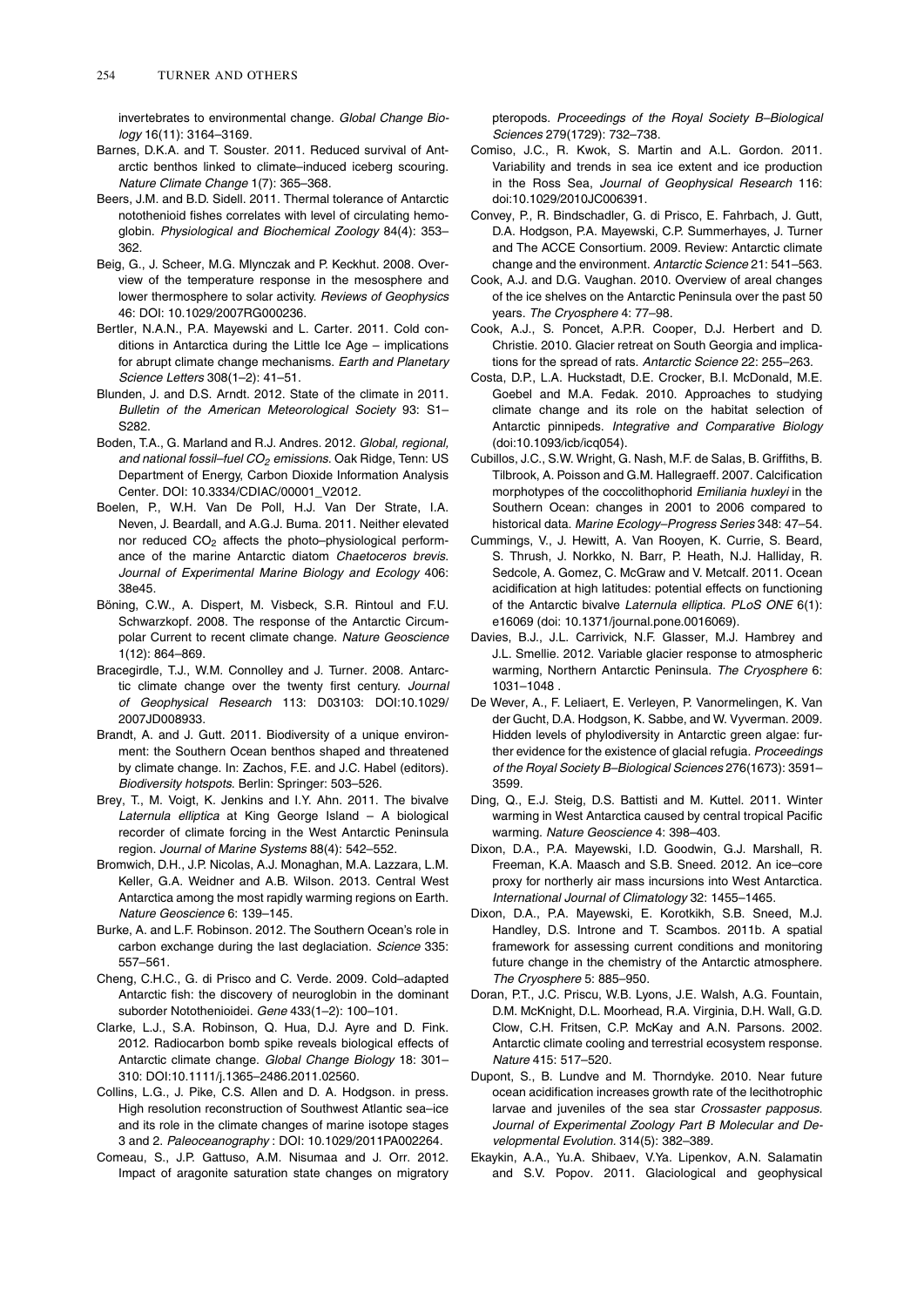investigations along the ice flow–lines passing through the subglacial lake Vostok (in Russian). In: Kotlyakov, V. M. (editor). Contribution of Russia to International Polar Year 2007/2008. Polar Cryosphere and Continental Waters. Moscow: Paulsen: 48–69.

- Evans, C., P.G. Thomson, A.T. Davidson, A.R. Bowie, R. van den Enden, H. Witte and C.P.D. Brussaard. 2011. Potential climate change impacts on microbial distribution and carbon cycling in the Australian Southern Ocean. Deep-Sea Research Part II-Topical Studies in Oceanography 58(21-22): 2150–2161.
- Fabry, V.J., J.B. McClintock, J.T. Mathis and J.M. Grebmeier. 2009. Ocean acidification at high latitudes: the bellweather. Oceanography 22(4): 160–171.
- Fogt, R.L. and D.H. Bromwich. 2006 Decadal variability of the ENSO teleconnection to the high latitude South Pacific governed by coupling with the Southern Annular Mode. Journal of Climate 19: 979–997.
- Fogt, R.L., J. Perlwitz, A.J. Monaghan, D.H. Bromwich, J.M. Jones and G.J. Marshall. 2009. Historical SAM variability 2009. Part II: Twentieth–century variability and trends from reconstructions, observations, and the IPCC AR4 models. Journal of Climate 22: 5346–5365.
- Franklin, C.E. and F. Seebacher. 2009. Adapting to climate change. Science 323(5916): 876.
- French, W.J.R. and A.R. Klekociuk. 2011. Long–term trends in Antarctic winter hydroxyl temperatures, Journal of Geophysical Research 116 D00P09:DOI :10.1029/2011JD015731.
- Fretwell, P.T., M.A. LaRue, P. Morin, G.L. Kooyman, B. Wienecke, N. Ratcliffe, A.J. Fox, A.H. Fleming, C. Porter, and P.N. Trathan. 2012. An emperor penguin population estimate: the first global, synoptic survey of a species from space. PLoS ONE 7(4): e33751 DOI:10.1371/journal.pone.0033751.
- Gille, S.T. Warming of the Southern Ocean since the 1950s. 2002. Science 295: 1275–1277.
- Goosse, H., M. Braida, X. Crosta, A. Mairesse, V. Masson– Delmotte, P. Mathiot, R. Neukom, H. Oeter, G. Philippon, H. Renssen, B. Stenni, T. van Ommen and E. Verleyen. 2012. Antarctic temperature changes during the last millennium: evaluation of simulations and reconstructions. Quaternary Science Reviews 55: 75–90.
- Graham, R.M., A.M. de Boer, B. Bolin, K.J. Heywood, M.R. Chapman and D.P. Stevens. 2012. Southern Ocean fronts: controlled by wind or topography? Journal of Geophysical Research 117 :DOI :10.1029/2012JC007887.
- Gutt, J., I. Barratt, E. Domack, C.D. d'Acoz, W. Dimmler, A. Gremare, O. Heilmayer, E. Isla, D. Janussen, E. Jorgensen, K.H. Kock, L.S. Lehnert, P. Lopez–Gonzales, S. Langner, K. Linse, M.E. Manjon–Cabeza, M. Meissner, A. Montiel, M. Raes, H. Robert, A. Rose, E.S. Schepisi, T. Saucede, M. Scheidat, H.W. Schenke, J. Seiler and C. Smith. 2011. Biodiversity change after climate–induced ice–shelf collapse in the Antarctic. Deep–Sea Research Part Ii–Topical Studies in Oceanography 58(1–2): 74–83.
- Gutt, J., G. Hosie and M. Stoddard. 2010. Life in the world's oceans: diversity, distribution, and abundance. In: McIntyre, A.D. (editor). Marine life in the Antarctic. Oxford: WileyBlackwell : 203–220.
- Gutt, J., D. Zurell, T.J. Bracegirdle, W. Cheung, M.S. Clark, P. Convey, B. Danis, B. David, C. De Broyer, G. di Prisco, H. Griffiths, R. Laffont, L.S. Peck, B. Pierrat, M.J. Riddle, T. Saucede, J. Turner, C. Verde, Z. Wang and V. Grimm. 2012. The use of correlative and dynamic species distribution modelling for ecological predictions in the Antarctic: a cross–disciplinary concept. Polar Research 31: (doi.org/10.3402/polar.v31i0.11091).
- Hassler, B., J.S. Daniel, B.J. Johnson, S. Solomon, and S.J. Oltmans. 2011. An assessment of changing ozone loss rates at South Pole: twenty–five years of ozonesonde measurements. Journal of Geophysical Research–Atmospheres 116: DOI: 10.1029/2011JD016353.
- Hauquier, F., J. Ingels, J. Gutt, M. Raes and A. Vanreusel. 2011. Characterisation of the Nematode community of a low– activity cold seep in the recently ice–shelf free Larsen B area, eastern Antarctic Peninsula. Plos One 6(7) e22240: DOI :10.1371/journal.pone.0022240.
- Hellmer, H.H., F. Kauker, R. Timmermann, J. Determann and J. Rae. 2012. Twenty–first–century warming of a large Antarctic ice–shelf cavity by a redirected coastal current. Nature 485: 225–228.
- Hellmer, H.H., O. Huhn, D. Gomis and T. Timmermann. 2011. On the freshening of the northwestern Weddell Sea continental shelf, Ocean Science 7: 305–316: DOI:10.5194/os–7–305– 2011.
- Helm, K.P., N.L. Bindoff and J.A. Church. 2011. Observed decreases in oxygen content of the global ocean. Geophysical Research Letters 38: L23602: DOI:10.1029/2011GL049513.
- Hodgson, D.A. 2011. First synchronous retreat of ice shelves marks a new phase of polar deglaciation. Proceedings of the National Academy of Sciences of the United States of America 108(47): 18859–18860.
- Hodgson, D.A., P. Convey, E. Verleyen, W. Vyverman, W. McIntosh, C.J. Sands, R. Fernandez–Carazo, A. Wilmotte, A. DeWever, K. Peeters, I. Tavernier and A. Willems. 2010. The limnology and biology of the Dufek Massif, Transantarctic Mountains 82◦ south. Polar Science 4: 197–214.
- Hodgson, D. A., D. Roberts, A. McMinn, E. Verleyen, B. Terry, C. Corbett and W. Vyverman. 2006. Recent rapid salinity rise in three East Antarctic lakes. Journal of Paleolimnology 36(4): 385–406.
- Hogg, A.M., M.P. Meredith, J.R. Blundell and C. Wilson. 2008. Eddy heat flux in the Southern Ocean: response to variable wind forcing. Journal of Climate 21: 608–620.
- Holland, P.R. and R. Kwok. 2012. Wind–driven trends in Antarctic sea–ice drift. Nature Geoscience 5: 872–875.
- Hughes, K.A. and P. Convey. 2012. Determining the native/non– native status of newly discovered terrestrial and freshwater species in Antarctica – current knowledge, methodology and management action. Journal of Environmental Management 93 (1): 52–66.
- Hunt, B.P.V., E.A. Pakhomov, G.W. Hosie, V. Siegel, P. Ward and K. Bernard. 2008. Pteropods in Southern Ocean ecosystems. Progress in Oceanography 78(3): 193–221.
- Jacobs, S. S., C.F. Giulivi and P.A. Mele. 2002. Freshening of the Ross Sea during the late 20th Century. Science 297: 386– 389.
- Jacobs, S.S., A. Jenkins, C.F. Giulivi and P. Dutrieux. 2011. Stronger ocean circulation and increased melting under Pine Island Glacier ice shelf. Nature Geoscience 4(8): 519–523.
- Jenkins, A., P. Dutrieux, S.S. Jacobs, S.D. McPhail, J.R. Perrett, A.T. Webb and D. White. 2010. Observations beneath Pine Island Glacier in West Antarctica and implications for its retreat. Nature Geoscience 3(7): 468–472.
- Kopp, R.E., F.J. Simons, J.X. Mitrovica, A.C. Maloof and M. Oppenheimer. 2009. Probabilistic assessment of sea level during the last interglacial stage. Nature 462(7275): 863– 867.
- Korhonen, H., K.S. Carslaw, P.M. Forster, S. Mikkonen, N.D. Gordon and H. Kokkola. 2010. Aerosol climate feedback due to decadal increases in Southern Hemisphere wind speeds. Geophysical Research Letters 37: DOI:10.1029/2009GL041320.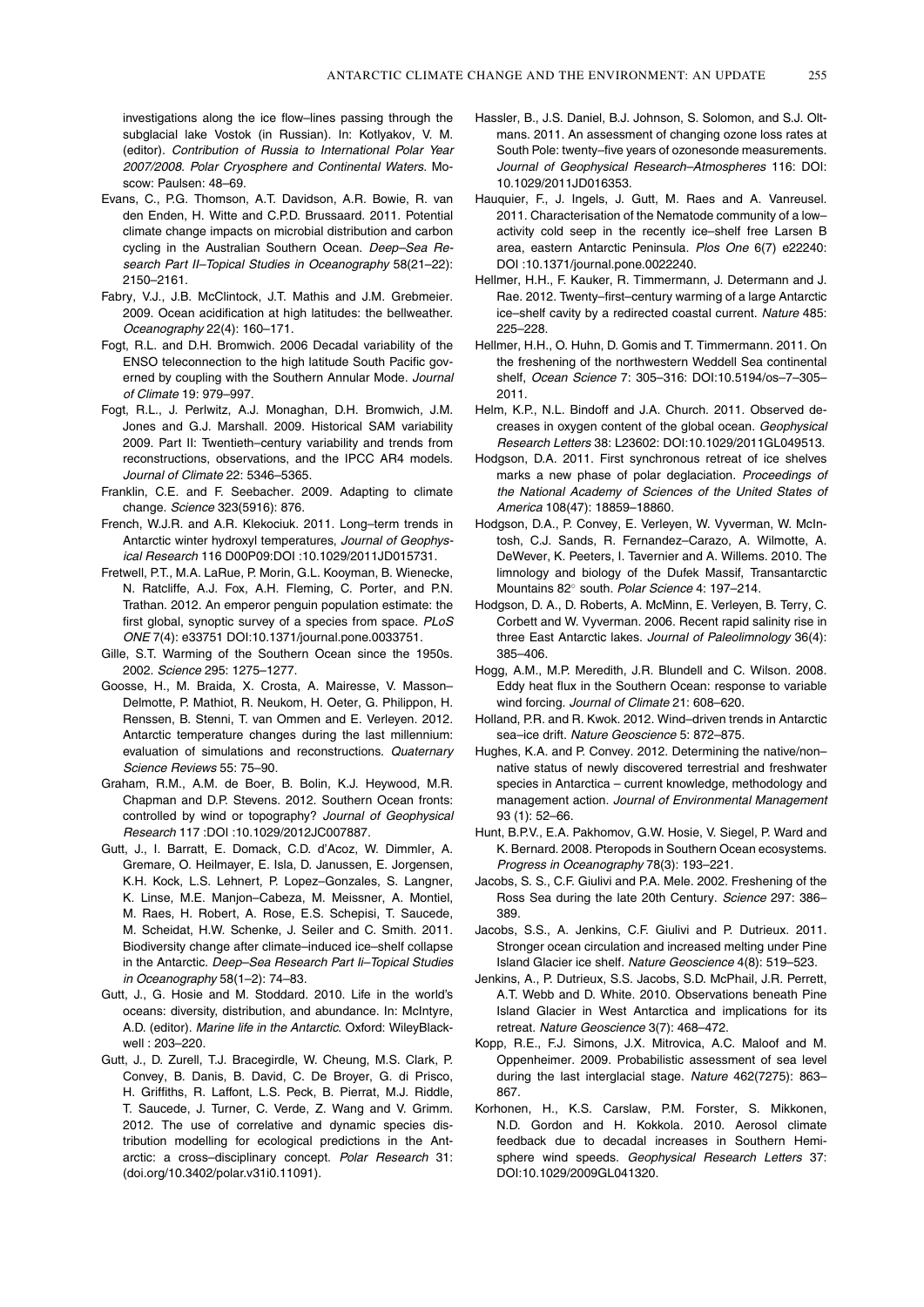- Kozachek, A.V., A. A. Ekaykin, V. Ya. Lipenkov, Yu. A. Shibaev, and R. Vaikmäe. 2011. On the relationship between climatic variability in central Antarctica and the climate of middle and low latitudes of Southern Hemisphere [in Russian]. Problems of Arctic and Antarctic 90 (4): 5–13.
- Lachlan–Cope, T. A., W.M. Connolley, J. Turner, H.K. Roscoe, G.J. Marshall, S.R. Colwell, M. Höpfner and W.J. Ingram. 2009. Antarctic winter tropospheric warming – the potential role of polar stratospheric clouds, a sensitivity study. Atmospheric Science Letters 10: 262–266.
- Learmonth, J.A., C.D. MacLeod, M.B. Santos, G.J. Pierce, H.Q.P. Crick and R.A. Robinson. 2006. Potential effects of climate change on marine mammals. Oceanography and Marine Biology – An Annual Review 44: 431–464.
- Le Quéré, C., C. Rödenbeck, E.T. Buitenhuis, T. J. Conway, R. Langenfelds, A. Gomez, C. Labuschagne, M. Ramonet, T. Nakazawa, N. Metzl, N.P. Gillet and M. Heimann. 2007. Saturation of the Southern Ocean  $CO<sub>2</sub>$  sink due to climate change. Science 316: 1735–1738.
- Liu, J.P. and J.A. Curry. 2010. Accelerated warming of the Southern Ocean and its impacts on the hydrological cycle and sea ice. Proceedings of the National Academy of Sciences of the United States of America 107(34): 14987–14992.
- Martinson, D.G., S.E. Stammerjohn, R.A. Iannuzzi, R.C. Smith and M. Vernet. 2008. Western Antarctic Peninsula physical oceanography and spatio–temporal variability. Deep–Sea Research 55(18–19): 1964–1987.
- Matschiner, M., R. Hanel and W. Salzburger. 2011. On the origin and trigger of the notothenioid adaptive radiation. Plos One 6(4). e18911: DOI:10.1371/journal.pone.0018911.
- Marshall, G.J., A. Orr, N.P.M. van Lipzig and J.C. King. 2006. The impact of a changing Southern Hemisphere annular mode on Antarctic Peninsula summer temperatures. Journal of Climate 19(20): 5388–5404.
- Mayewski, P.A., E.E. Rohling, J.C. Stager, W. Karlen, K.A. Maasch, L.D. Meeker, E.A. Meyerson, F. Gasse, S. van Kreveld, K. Holmgren, J. Lee–Thorp, G. Rosqvist, F. Rack, M. Staubwasser, R.R. Schneider and E. J. Steig. 2004. Holocene climate variability. Quaternary Research 62: 243– 255.
- Mayewski, P.A., M.P. Meredith, C.P. Summerhayes, J. Turner, A.P. Worby, P.J. Barrett, G. Casassa, N.A.N. Bertler, T.J. Bracegirdle, A.C. Naveira–Garabato, D. H. Bromwich, H. Campbell, G.H. Hamilton, W.B. Lyons, K.A. Maasch, S. Aoki and C. Xiao. 2009. State of the Antarctic and Southern Ocean climate system (SASOCS). Reviews of Geophysics 47, RG1003: DOI:10.1029/2007RG000231.
- Mayewski, P.A., K.A. Maasch, Y. Yan, S. Kang, E. Meyerson, S.B. Sneed, S. Kaspari, D. Dixon, V. Morgan, T. van Ommen and M. A. J. Curran. 2006. Solar forcing of the polar atmosphere. Annals of Glaciology 41: 147–154.
- McClintock, J., H. Ducklow and W. Fraser. 2008. Ecological responses to climate change on the Antarctic Peninsula. American Scientist 96(4): 302–310.
- McClintock, J., R.A. Angus, M.R. Mcdonald, C.D. Amsler, S.A. Catledge, and Y.K. Vohra. 2009. Rapid dissolution of shells of weakly calcified Antarctic benthic macroorganisms indicates high vulnerability to ocean acidification. Antarctic Science 21: 449–456.
- McClintock, J.B., M.O. Amsler, R.A. Angus, R.C. Challener, J.B. Schram, C.D. Amsler, C.L. Mah, J. Cuce and B.J. Baker. 2011. The Mg–Calcite composition of Antarctic echinoderms: important implications for predicting the impacts of ocean acidification. Journal of Geology 119(5): 457–466.
- McGaughran, A., Torricelli G., Carapelli A., Frati F., Stevens M.I., Convey P. and Hogg I.D. 2010. Contrasting phylogeo-

graphical patterns for springtails reflect different evolutionary histories between the Antarctic Peninsula and continental Antarctica. Journal of Biogeography 37: 103–119.

- McIntyre, T., I.J. Ansorge, H. Bornemann, J. Plotz, C.A. Tosh and M.N. Bester. 2011. Elephant seal dive behaviour is influenced by ocean temperature: implications for climate change impacts on an ocean predator. Marine Ecology-Progress Series 441: 257–272.
- Meredith, M.P., A.C.N. Garabato, A. M. Hogg and R. Farneti. 2012. Sensitivity of the overturning circulation in the Southern Ocean to decadal changes in wind forcing. Journal of Climate 25(1): 99–110.
- Meredith, M.P. and A.M. Hogg. 2006. Circumpolar response of Southern Ocean eddy activity to a change in the Southern Annular Mode. Geophysical Research Letters 33: L16608 : DOI:10.1029/2006GL026499.
- Meredith, M.P. and J.C. King. 2005. Climate change in the ocean to the west of the Antarctic Peninsula during the second half of the 20th century. Geophysical Research Letters. 32: L19606 : DOI:10.1029/2005GL024042.
- Meredith, M.P., P.L. Woodworth, T.K. Chereskin, D.P. Marshall, L.C. Allison, G.R. Bigg, K. Donohue, K.J. Heywood, C.W. Hughes, A. Hibbert, A. McC. Hogg, H.L. Johnson, L. Jullion, B.A. King, H. Leach, Y.–D. Lenn, M.A. Morales Maqueda, D.R. Munday, A.C. Naveira Garabato, C. Provost, J.–B. Sallee and J. Sprintall. 2011. Sustained monitoring of the Southern Ocean at Drake Passage: past achievements and future priorities Reviews of Geophysics, 49: RG4005 : DOI:10.1029/2010RG000348.
- Meyerson, E. A., P.A. Mayewski, S.I. Whitlow, L.D. Meeker, K.J. Kreutz and M.S. Twickler. 2002. The extratropical expression of ENSO recorded in a South Pole glaciochemical time series. Annals of Glaciology 35: 430–436.
- Monaghan, A.J., D.H. Bromwich, R.L. Fogt, S.–H. Wang, P.A. Mayewski, D.A. Dixon, A. Ekaykin, M. Frezzotti, I. Goodwin, E. Isaksson, S.D. Kaspari, V.I. Morgan, H. Oerter, T.D. van Ommen, C.J. van der Veen and J. Wen. 2006. Insignificant change in Antarctic snowfall since the International Geophysical Year. Science 313: 827–831.
- Montes–Hugo, M.A. and X. Yuan. 2012. Climate patterns and phytoplankton dynamics in Antarctic latent heat polynyas. Journal of Geophysical Research.: DOI:10.1029/ 2010JC006597.
- Montes–Hugo, M., S.C. Doney, H.W. Ducklow, W. Fraser, D. Martinson, S.E. Stammerjohn and O. Schofield. 2009. Recent changes in phytoplankton communities associated with rapid regional climate change along the western Antarctic Peninsula. Science 323(5920): 1470–1473.
- Moreau, S., I.R. Schloss, B. Mostajir, S. Demers, G.O. Almandoz, M.E. Ferrario and G.A. Ferreyra. 2012. Influence of microbial community composition and metabolism on air-sea  $\Delta pCO_2$ variation off the western Antarctic Peninsula. Marine Ecology Progress Series 446: 45–59.
- Morley, S.A., H.J. Griffiths, D.K.A. Barnes and L.S. Peck. 2010. South Georgia: a key location for linking physiological capacity to distributional changes in response to climate change. Antarctic Science 22(6): 774–781.
- Morley, S.A., V. Lemmon, B.E. Obermuller, J.I. Spicer, M.S. Clark and L.S. Peck. 2011. Duration tenacity: a method for assessing acclimatory capacity of the Antarctic limpet, Nacella concinna. Journal of Experimental Marine Biology and Ecology 399(1): 39–42.
- Moy, A.D., W.R. Howard, S.G. Bray and T.W. Trull. 2009. Reduced calcification in modern Southern Ocean planktonic foraminifera. Nature Geoscience 2(4): 276– 280.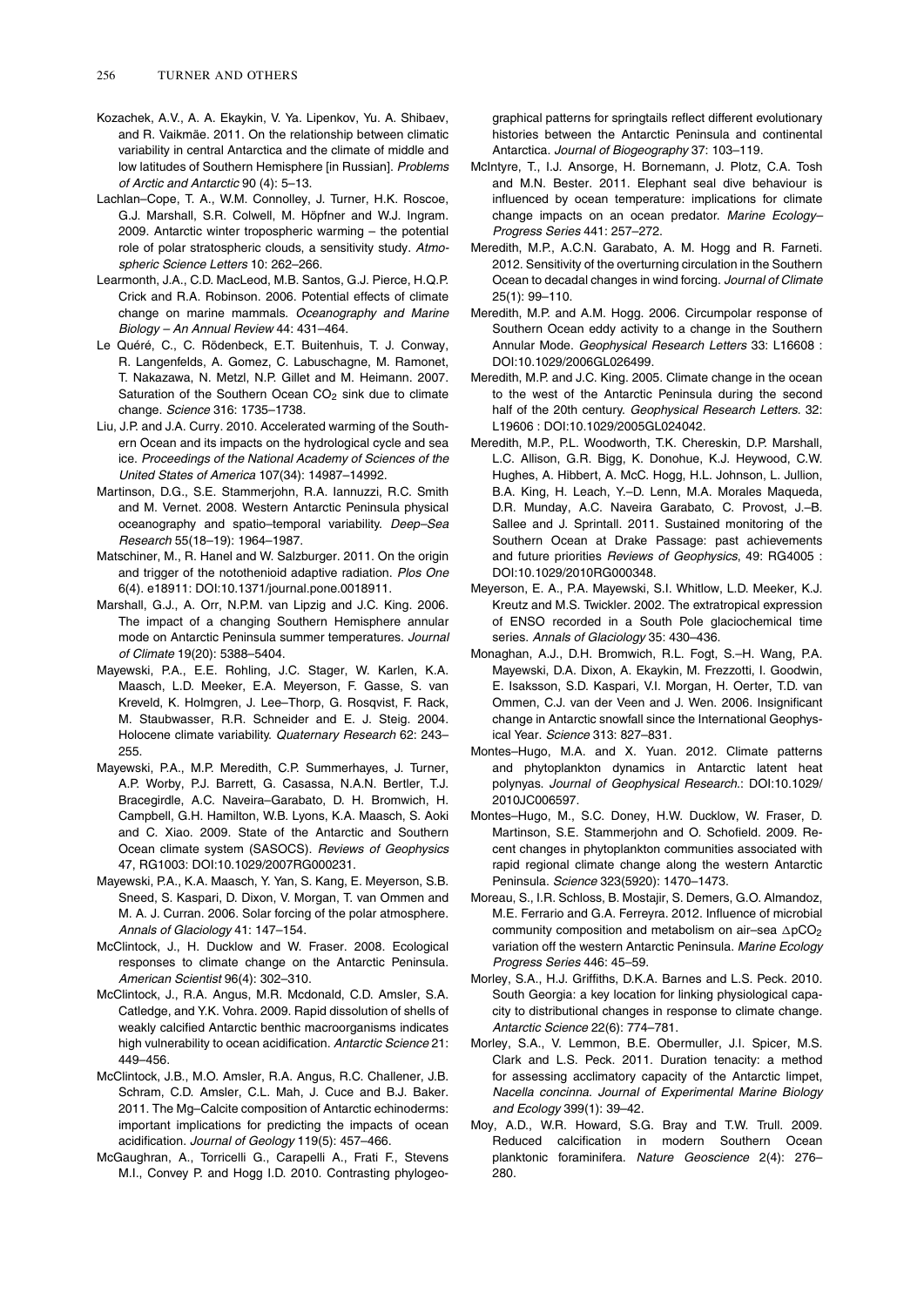- Mulvaney, R., N.J. Abram, R.C.A. Hindmarsh, C. Arrowsmith, L. Fleet, J. Triest, L.C. Sime, O. Alemany, S. Foord. 2012. Recent Antarctic Peninsula warming relative to Holocene climate and ice–shelf history. Nature 489:141–144.
- Muto, A., T.A. Scambos, K. Steffen, A.G. Slater, and G.D. Clow. 2011. Recent surface temperature trends in the interior of East Antarctica from borehole firn temperature measurements and geophysical inverse methods. Geophysical Research Letters, 38: L15502: DOI:10.1029/2011GL048086.
- Newsham, K.K. and S.A. Robinson. 2009. Responses of plants in polar regions to UV–B exposure: a meta–analysis. Global Change Biology 15: 2574–2589.
- Nielsen, U.N., D.H. Wall, J.A. Byron and A.V. Ross. 2011. Antarctic nematode communities: observed and predicted responses to climate change. Polar Biology : DOI 10.1007/s00300–011–1021–2.
- Nowacek, D.P., A.S. Friedlaender, P.N. Halpin, E.L. Hazen, D.W. Johnston, A.J. Read, B. Espinasse, M. Zhou and Y.W. Zhu. 2011. Super–aggregations of krill and humpback whales in Wilhelmina Bay, Antarctic Peninsula. Plos One 6(4) (DOI: 10.1371/journal.pone.0019173).
- O'Donnell, R., N. Lewis, S. McIntyre and J. Condon. 2011. Improved methods for PCA–based reconstructions: case study using the Steig et al. (2009) Antarctic temperature reconstruction. Journal of Climate 24(8): 2099–2115.
- Orsi, A.J., B.D. Cornuelle and J.P. Severinghaus. 2012. Little Ice Age cold interval in West Antarctica: evidence from borehole temperature at the West Antarctic Ice Sheet (WAIS) divide, Geophysical Research Letters 39: L09710 DOI:10.1029/2012GL051260).
- Pagani, M., M. Huber, Z.H. Liu, S.M. Bohaty, J. Henderiks, W. Sijp, S. Krishnan and R.M. DeConto. 2011. The role of carbon dioxide during the onset of Antarctic glaciation. Science 334(6060): 1261–1264.
- Peck, L.S., D.K.A. Barnes, A.J. Cook, A.H. Fleming and A. Clarke. 2009a. Negative feedback in the cold: ice retreat produces new carbon sinks in Antarctica. Global Change Biology (DOI: 10.1111/j.1365–2486.2009.02071).
- Peck, L.S., S. Morley and M. S. Clark. 2009b. Animal temperature limits and ecological relevance: effects of size, activity and rates of change. Comparative Biochemistry and Physiology A–Molecular and Integrative Physiology 153A: S57– S57.
- Peeters, K., E. Verleyen, D. A. Hodgson, P. Convey, D. Ertz, W. Vyverman and A. Willems. 2011. Heterotrophic bacterial diversity in aquatic microbial mat communities from Antarctica. Polar Biology : DOI 10.1007/s00300–00011–01100–00304.
- Pike, J., G.E.A. Swann, M.J. Leng and A.M. Snelling. 2013. Glacial discharge along the west Antarctic Peninsula during the Holocene, Nature Geoscience : DOI:10.1038/ ngeo1703).
- Pollard, D. and R.M. DeConto. 2009. Modelling West Antarctic ice sheet growth and collapse through the past five million years. Nature 458(7236): 329–332 (doi: 10.1038/nature07809).
- Pritchard, H.D., S.R.M. Ligtenberg, H.A. Fricker, D.G. Vaughan, M. R. van den Broeke and L. Padman. 2012. Antarctic ice– sheet loss driven by basal melting of ice shelves. Nature 502 (doi:10.1038/nature10968).
- Purkey, S. and G. Johnson. 2010. Warming of global abyssal and deep southern ocean waters between the 1990s and 2000s: contributions to global heat and sea level rise budgets. Journal of Climate 23: 6336–6351.
- Purkey, S.G., and G.C. Johnson. 2012. Global contraction of Antarctic Bottom Water between the 1980s and 2000s. Journal of Climate, 25: 5830–5844 (doi:10.1175/JCLI–D–11– 00612.1).
- Radić, V. and R. Hock. 2011. Regionally differentiated contribution of mountain glaciers and ice caps to future sea–level rise. Nature Geoscience. 4(2): 91–94.
- Rahmstorf, S. 2007. A semi–empirical approach to projecting future sea–level rise. Science 315(5810): 368–370.
- Rau, F., F. Mauz, H. De Angelis, R. Jana, J.A. Neto, P. Skvarca, S. Vogt, H. Saurer and H. Gossmann. 2004. Variations of glacier frontal positions on the northern Antarctic Peninsula. Annals of Glaciology 39: 525–530.
- Rintoul, S.R. 2007. Rapid freshening of Antarctic Bottom Water formed in the Indian and Pacific oceans. Geophysical Research Letters 34(6): DOI: 10.1029/2006GL028550.
- Rose, N.L., V.J. Jones, P.E. Noon, D.A. Hodgson, R.J. Flower and P.G. Appleby. 2012. Long–range transport of pollutants to the Falkland Islands and Antarctica: evidence from lake sediment fly–ash particle records. Journal of Environmental Science and Technology 46: 9881–9889.
- Ruckamp, M., M. Braun, S. Suckro and N. Blindow. 2011. Observed glacial changes on the King George Island ice cap, Antarctica, in the last decade. Global Planetary Change 79(1–2): 99–109.
- Scambos, T.A., C. Hulbe, M. Fahnestock and J. Bohlander. 2000. The link between climate warming and breakup of ice shelves in the Antarctic Peninsula. Journal of Glaciology 46 (154): 516–530.
- Scheidat, M., A. Friedlaender, K.H. Kock, L. Lehnert, O. Boebel, J. Roberts and R. Williams. 2011. Cetacean surveys in the Southern Ocean using icebreaker–supported helicopters. Polar Biology 34(10): 1513–1522.
- Schloss, I.R., D. Abele, S. Moreau, S. Demers, A.V. Bers, O. Gonzalez and G.A. Ferreyra. 2012. Response of phytoplankton dynamics to 19–year (1991–2009) climate trends in Potter Cove (Antarctica). Journal of Marine Systems 92(1): 53–66.
- Schneider, D.P., E.J. Steig, T.D. van Ommen, D.A. Dixon, P.A. Mayewski, J.M. Jones and C.M. Bitz. 2006. Antarctic temperatures over the past two centuries from ice cores. Geophysical Research Letters 33: DOI: 10.1029/2006GL027057.
- Schneider, D.P., C. Deser and Y. Okumura. An assessment and interpretation of the observed warming of West Antarctica in the austral spring, 2012. Climate Dynamics 38(1-2): 323-347.
- Schwarz, J.N. and M.P. Schodlock . 2009. Impact of drifting icebergs on surface phytoplankton biomass in the Southern Ocean: ocean colour remote sensing and in situ iceberg tracking. Deep–Sea Research Part I–Oceanographic Research Papers 56: 1727–1741.
- Screen, J.A. and I. Simmonds. 2012. Half–century air temperature change above Antarctica: observed trends and spatial reconstructions, Journal of Geophysical Research 117: D16108 DOI:10.1029/2012JD017885.
- Sen Gupta, A., A. Santoso, A.S. Taschetto, C.C. Ummenhofer, J. Trevena and M.H. England. 2009. Projected changes to the Southern Hemisphere ocean and sea ice in the IPCC AR4 climate models. Journal of Climate 22 (11): 3047– 3078.
- Seppälä, A., C.E. Randall, M.A. Clilverd, E. Rozanov and C.J. Rodger, 2009. Geomagnetic activity and polar surface level air temperature variability. Journal of Geophysical Research 114, A10312: DOI:10.1029/2008JA014029.
- Shakun, J.D. and A.E. Carlson. 2010. A global perspective on Last Glacial Maximum to Holocene climate change. Quaternary Science Reviews 29: 1801–1816.
- Shepherd, A., E.R. Ivins, A. Geruo, V. R. Barletta, M.J. Bentley, S. Bettadpur, K. H. Briggs, D.H. Bromwich, R. Forsberg, N. Galin, M. Horwath, S. Jacobs, I. Joughin, M.A. King, J.T.M.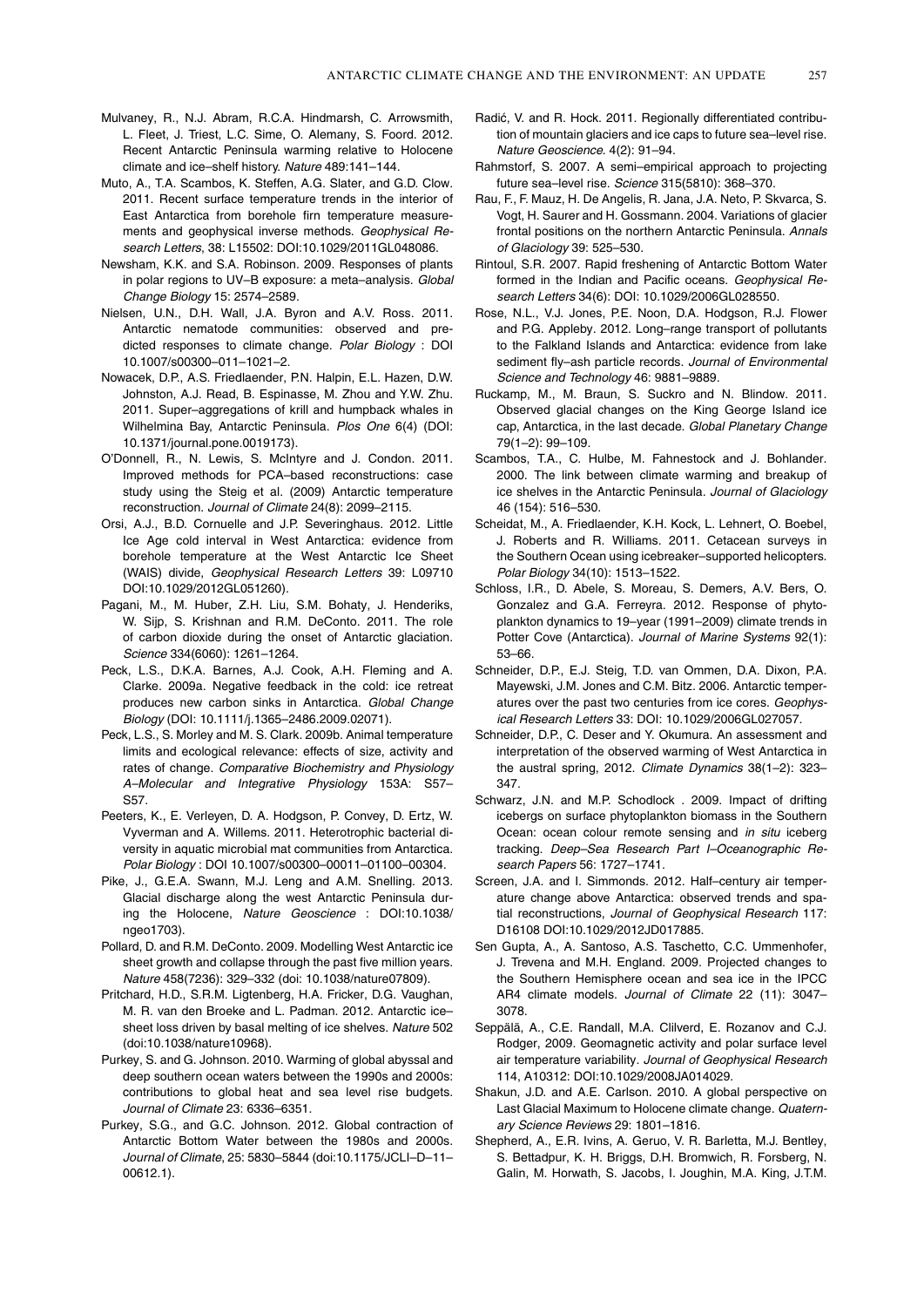Lenaerts, J. Li, S.R.M. Ligtenberg, A. Luckman, S.B. Luthcke, M. McMillan, R. Meister, G. Milne, J. Mouginot, A. Muir, J.P. Nicolas, J. Paden, A.J. Payne, H. Pritchard, E. Rignot, H. Rott, L.S. Sørensen, T. A. Scambos, B. Scheuchl, E.J.O. Schrama, B. Smith, A. V. Sundal, J.H. van Angelen, W.J. van de Berg, M. R. van den Broeke, D. G. Vaughan, I. Velicogna, J. Wahr, P.l. Whitehouse, D.J. Wingham, D. Yi, D. Young and H.J. Zwally. 2012. A reconciled estimate of ice–sheet mass balance. Science 338: 1183–1189.

- Sigmond, M. and J.C. Fyfe. 2010. Has the ozone hole contributed to increased Antarctic sea ice extent? Geophysical Research Letters 37 DOI: 10.1029/2010GL044301.
- Simmonds, I., K. Keay and E.P. Lim. 2003. Synoptic activity in the seas around Antarctica. Monthly Weather Review 131: 272–288.
- Simmons, M.P. and W.J. Eliott. 2009. Climate change and cetaceans: concerns and recent developments. Journal of the Marine Biological Association of the United Kingdom 89: 203–210.
- Siniff, D.B., R.A. Garrott, J.J. Rotella, W.R. Fraser and D.G. Ainley. 2008. Opinion projecting the effects of environmental change on Antarctic seals. Antarctic Science 20(5): 425– 435.
- Smith, C.R., L.J. Grange, D.L. Honig, L. Naudts, B. Huber, L. Guidi and E. Domack. 2012. A large population of king crabs in Palmer Deep on the west Antarctic Peninsula shelf and potential invasive impacts. Proceedings of the Royal Society B–Biological Sciences 279(1730): 1017–1026.
- Smith, W.O. and J.C. Comiso. 2008. Influence of sea ice on primary production in the Southern Ocean: A satellite perspective. Journal of Geophysical Research – Oceans 113(C5): DOI:10.1029/2007JC004251.
- Sokolov, S. and S.R. Rintoul. 2009. Circumpolar structure and distribution of the Antarctic Circumpolar Current fronts: 2. Variability and relationship to sea surface height. Journal of Geophysical Research–Oceans 114: DOI: 10.1029/2008JC005248.
- Somero, G.N. 2012. The physiology of global change: linking patterns to mechanisms. Annual Review of Marine Science 4: 39–61.
- Stammerjohn, S., D.G. Martinson, R.C. Smith, X. Yuan and D. Rind. 2008. Trends in Antarctic annual sea ice retreat and advance and their relation to El Niño–Southern Oscillation and Southern Annular Mode variability. Journal of Geophysical Research 113: (doi:10.1029/2007JC004269).
- Steig, E.J., Q. Ding, D.S. Battisti and A. Jenkins. 2012. Tropical forcing of Circumpolar Deep Water inflow and outlet glacier thinning in the Amundsen Sea Embayment, West Antarctica. Annals of Glaciology 53: (doi:10.3189/2012AoG60A110).
- Steig, E.J., D.P. Schneider, S.D. Rutherford, M.E. Mann, J.C. Comiso and D.T. Shindell. 2009. Warming of the Antarctic ice–sheet surface since the 1957 International Geophysical Year. Nature 457: 459–462.
- Sterken, M., S.J. Roberts, D.A. Hodgson, W. Vyverman, A. Balbo, K. Sabbe, S.G. Moreton and E. Verleyen. 2012. Holocene glacial and climate history of Prince Gustav Channel, northeastern Antarctic Peninsula. Quaternary Science Reviews 31: 93–111.
- Stokstad, E. 2007. Boom and bust in a polar hot zone. Science 315(5818): 1522–1523.
- Sumida, P.Y.G., A.F. Bernardino, V.P. Stedall, A.G. Glover and C.R. Smith. 2008. Temporal changes in benthic megafaunal abundance and composition across the West Antarctic Peninsula shelf: results from video surveys. Deep–Sea Research Part II–Topical Studies in Oceanography 55(22–23): 2465– 2477.
- Thoma, M., A. Jenkins, D. Holland and S. Jacobs. 2008. Modelling circumpolar deep water intrusions on the Amundsen Sea continental shelf, Antarctica. Geophysics Research Letters 35(18): 18–9–2008.
- Thompson, D.W.J., S. Solomon, P.J. Kushner, M.H. England, K.M. Grise and D.J. Karoly. 2011. Signatures of the Antarctic ozone hole in Southern Hemisphere surface climate change. Nature Geoscience 4(11): 741–749.
- Tomasi, C., A. Lupi, M. Mazzola, R.S. Stone, E.G. Dutton, A. Herber, V.F. Radionov, B.N. Holben, M.G. Sorokin, S.M. Sakerin, S.A. Terpugova, P.S. Sobolewski, C. Lanconelli, B.H. Petkov, M. Busetto and V. Vitale. 2012. An update on polar aerosol optical properties using POLAR–AOD and other measurements performed during the International Polar Year. Atmospheric Environment, 52: 29–47.
- Treguier, A.M., J. Le Sommer, J.M. Molines and B. de Cuevas. 2010. Response of the Southern Ocean to the Southern Annular Mode: Interannual variability and multidecadal trend. Journal of Physical Oceanography 40(7): 1659–1668.
- Trivelpiece, W.Z., J.T. Hinke, A.K. Miller, C.S. Reiss, S.G. Trivelpiece and G.M. Watters. 2011. Variability in krill biomass links harvesting and climate warming to penguin population changes in Antarctica. Proceedings of the National Academy of Sciences of the United States of America 108(18): 7625– 7628.
- Tschumi, T., F. Joos, M. Gehlen and C. Heinze. 2011. Deep ocean ventilation, carbon isotopes, marine sedimentation and the deglacial  $CO<sub>2</sub>$  rise. Climate of the Past 7: 771– 800.
- Turner, J., S.R. Colwell, G.J. Marshall, T.A. Lachlan–Cope, A.M. Carleton, P.D. Jones, V. Lagun, P.A. Reid and S. Iagovkina. 2005. Antarctic climate change during the last 50 years. International Journal of Climatology 25: 279–294.
- Turner, J., T.A. Lachlan–Cope, S.R. Colwell, G.J. Marshall and W.M. Connolley. 2006. Significant warming of the Antarctic winter troposphere. Science 311: 1914–1917.
- Turner, J., R.A. Bindschadler, P. Convey, G. di Prisco, E. Fahrbach, J. Gutt, D.A. Hodgson, P.A. Mayewski and C.P. Summerhayes (editors). 2009a. Antarctic climate change and the environment. Cambridge: Scientific Committee on Antarctic Research.
- Turner, J., J.C. Comiso, G.J. Marshall, T.A. Lachlan–Cope, T.J. Bracegirdle, T. Maksym, M. P. Meredith, Z. Wang and A. Orr. 2009b. Non–annular atmospheric circulation change induced by stratospheric ozone depletion and its role in the recent increase of Antarctic sea ice extent. Geophysical Research Letters 36: L08502 (DOI:10.1029/2009GL037524).
- Turner, J. and G.J. Marshall. 2011. Climate change in the polar regions. Cambridge, Cambridge University Press.
- Turner, J., T. Maksym, T. Phillips, G.J. Marshall and M.P. Meredith. 2012. Impact of changes in sea ice advance on the large winter warming on the western Antarctic Peninsula. International Journal of Climatology (DOI: 10.1002/joc.3474).
- Turner, J., T.J. Bracegirdle, T. Phillips, G.J. Marshall and J.S. Hosking. 2013. An initial assessment of Antarctic sea ice extent in the CMIP5 models. Journal of Climate 26: 1473– 1484.
- Vaughan, D.G. and J.R. Spouge. 2002. Risk estimation of collapse of the West Antarctic ice sheet. Climatic Change 52: 65–91.
- Vermeer, M. and S. Rahmstorf. 2009. Global sea level linked to global temperature. Proceedings of the National Academy of Science 106: 21527–21532.
- Wang, Z., J. Chappellaz, K. Park, and J.E. Mak. 2010. Large variations in Southern Hemisphere biomass burning during the last 650 Years. Science 330(6011): 1663–1666.